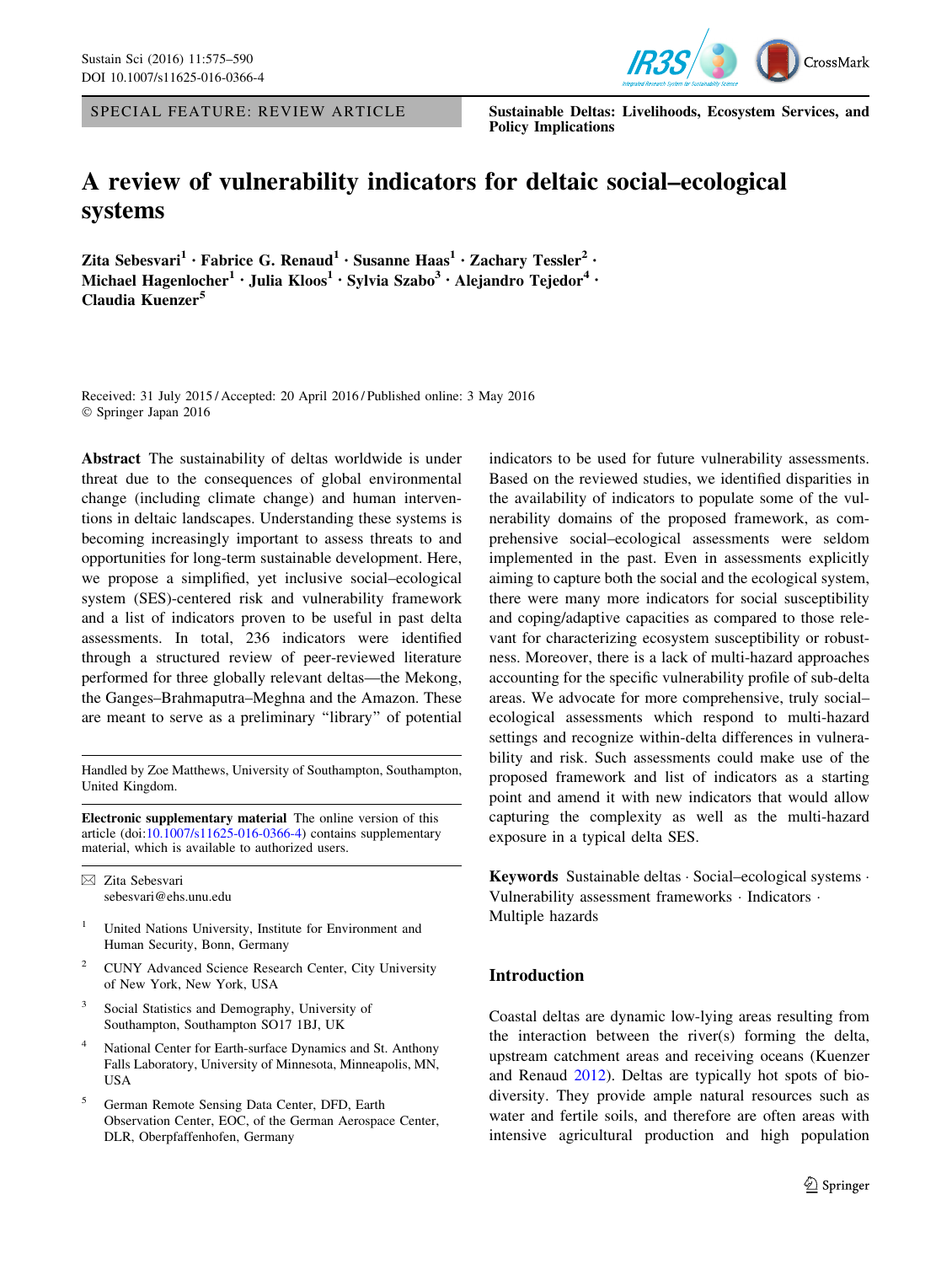densities (Ericson et al. [2006](#page-12-0)). At the same time, they are often highly vulnerable to environmental hazards such as floods, droughts, hurricanes, storm surges, sea-level rise and salinity intrusion (e.g., Dasgupta et al. [2011](#page-12-0); Syvitski et al. [2009;](#page-14-0) Wong et al. [2014;](#page-15-0) Szabo et al. [2015a](#page-14-0)). Although the importance of socioeconomic change is increasingly acknowledged as a driver for delta vulnerability, in a review of coastal vulnerability assessments, Nicholls et al. [\(2008](#page-13-0)) concluded that coastal vulnerability assessments tended to focus on climate change in general and on sea-level rise in particular. Torresan et al. ([2008\)](#page-14-0) further highlighted the lack of comprehensive and sitespecific vulnerability assessments which could support adaptation planning at the regional scale. With many deltas globally at risk (Syvitski [2008](#page-14-0); Ericson et al. [2006](#page-12-0); Kuenzer and Renaud [2012;](#page-13-0) Tessler et al., [2015](#page-14-0)), there have been recent calls for a global delta sustainability initiative<sup>1</sup> (Foufoula-Geourgiou et al. [2013\)](#page-12-0) and for a science-based global strategy for protecting deltas (Giosan et al. [2014](#page-12-0)), among others. All three major global processes of 2015 including the Sendai Framework for Disaster Risk Reduction (SFDRR, UN [2015a\)](#page-14-0), the Sustainable Development Goals (SDGs, UN [2015b\)](#page-14-0) as well as the Paris Agreement on climate change (UN [2015c\)](#page-14-0), provide entry points to tackle challenges relevant to deltaic systems. As an example, the SDG target 1.5 aims to ''build the resilience of the poor and those in vulnerable situations and reduce their exposure and vulnerability to climate-related extreme events and other economic, social and environmental shocks and disasters'' by 2030 (UN [2015b](#page-14-0):15). To be able to assess and monitor progress toward these agreements, vulnerable elements of the deltás social–ecological system (SES) need to be identified. While a large number of vulnerability assessments exist for coastal regions in general and delta environments in particular, the development of unified frameworks and indicators at the global scale is critical (Tessler et al. [2015](#page-14-0)). It then becomes relevant to determine if important factors that shape these vulnerabilities can be identified for deltas globally and if a common vulnerability assessment approach for delta regions can be devised. To address these issues, the objectives of this paper are therefore to (1) propose a multihazard risk and vulnerability assessment framework suitable for delta assessments based on a review of existing frameworks; (2) perform a systematic review of indicators used in delta vulnerability assessments by focusing on three globally relevant deltas; (3) initially populate the framework with indicators used in delta assessments to identify the level of availability of such indicators; and (4) discuss the strength and weaknesses of available sets of

indicators to support the ongoing development of a vulnerability index that can be applied across deltas globally.

# Systematic review of vulnerability indicators used in assessments in three model deltas

Peer-reviewed studies included in this review were selected from the Thomson Reuters Web of Science database.<sup>2</sup> The review focused on three major deltas with global relevance and different social and ecological conditions as well as hazard and risk patterns (see also Szabo et al. [2015a,](#page-14-0) Tessler et al. [2015,](#page-14-0) this special issue): the Mekong (MKD), the Ganges–Brahmaputra–Megna (GBM), and the Amazon deltas. In mainly physical impact-based risk assessments, the MKD and the GBM have been classified as extremely vulnerable based on the number of people potentially displaced by current estimates of sea-level rise trends to 2050 (Ericson et al. [2006](#page-12-0)) and as ''deltas in peril'' due to a great reduction in aggradation combined with accelerated compaction which are higher than the actual rates of global sealevel rise (Syvitski et al. [2009](#page-14-0)). These two deltas were selected to represent regions which are at high risk, are densely populated and where future development could be threatened. It was also hypothesized that in these deltas, vulnerability assessments had been undertaken by various research groups allowing the identification of a large number of vulnerability indicators. The Amazon Delta was selected as it was classified by Ericson et al.  $(2006)$  $(2006)$  as having medium vulnerability and by Syvitski et al. ([2009\)](#page-14-0) as a delta not at risk with respect to flooding, but this delta is also seeing rapid development changes. The expectation was that the review would result in fewer indicators for the Amazon when compared with the other two deltas, allowing for a discussion on the state of the art in terms of vulnerability assessment for a range of deltas facing different challenges.

Search criteria included ''geomorphic'' terms related to coastal river deltas (''delta\* OR estuary\* OR coast\* OR shore\*"), "assessment" terms to identify research associated with risk assessment (''risk OR vulner\* OR resil\*'', and ''eval\* OR assess\* OR profile OR index OR indic\*''), and ''geographic'' terms identifying case study locations (''Bangladesh OR Ganges OR Brahmaputra OR Amazon OR Mekong''). The geographic category was constructed to exclude studies cast at the country scale (''Vietnam'') in preferences for those cast at the delta scale (''Mekong''). The country-level name ''Bangladesh'' was included, as the majority of the country is within the boundaries of the GBM delta. There was no restriction regarding the year of the study or publication.

<sup>&</sup>lt;sup>1</sup> This call has led the International Council for Science (ICSU) to endorse the Sustainable Deltas 2015 initiative.<sup>2</sup> [www.webofknowledge.com](http://www.webofknowledge.com).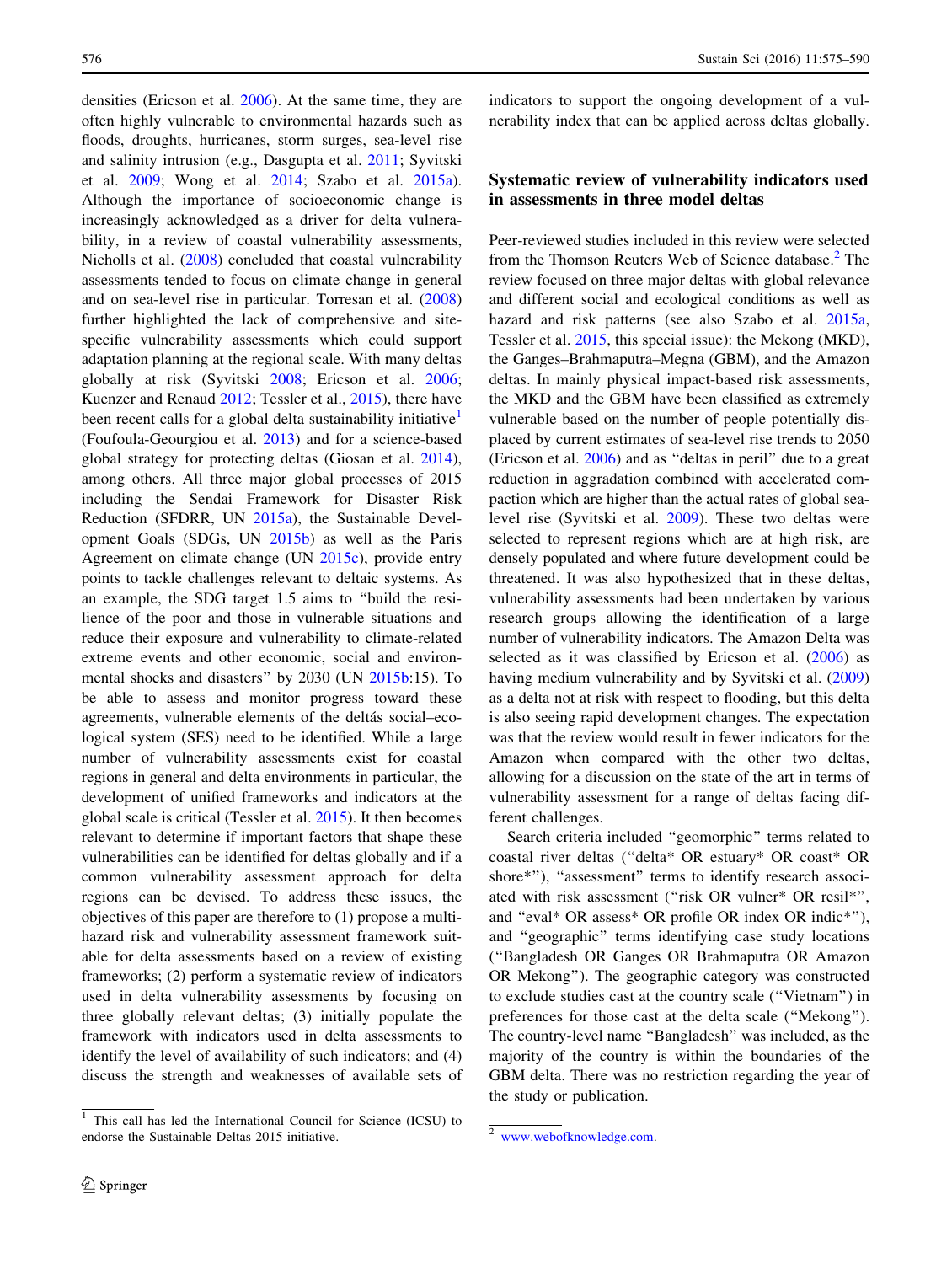The first and broadest search, using only the geomorphic and assessment categories across abstracts, produced 13,823 results. The second search additionally required the geomorphic terms to appear in the title, resulting in 3431 results. The third and most focused search incorporated the geographic terms in titles or abstracts, returning 93 publications (by end of 2014). These 93 publications were screened by two researchers independently to identify thematically irrelevant papers (dealing, e.g., with antibiotic resistance in catfish). Fifty-five papers were finally selected for a structured review. A list of reviewed documents is provided in Table S1.

In the review process, the following information was systematically extracted from the studies:

- 1. General parameters: delta(s) considered, time of the assessment, study aim, end products, main results;
- 2. Methodological characteristics: specific hazard considered framework used, indicators used per vulnerability domain, type, source and scale of data.

# General overview of assessments in the three reviewed deltas

The majority (82 %) of the reviewed papers referred to studies conducted after 2000. 68 % of the papers were published in 2010 or later. Twenty-two publications focused entirely or partially on the MKD, 21 on the GBM and three on the Amazon indicating that the Amazon has received less attention likely due to its lower risk profile to date, as originally hypothesized (e.g., Tessler et al. [2015](#page-14-0)). The papers considered different hazards, including: environmental pollution ( $n = 8$ ), sea-level rise ( $n = 6$ ), flooding ( $n = 6$ ), waterborne diseases ( $n = 6$ ), (natural) arsenic contamination ( $n = 5$ ), and coastline erosion ( $n = 4$ ), and thus covered for a broader range of hazards than observed earlier by Nicholls et al. ([2008\)](#page-13-0). The goal of the studies varied, with contribution to adaptation and comparative assessments being two of the more often stated reasons for the studies. Both, natural and anthropogenic hazards were considered in the papers, but with a focus on natural hazards. Mixed-method approaches (combining qualitative and quantitative methods) gained importance in more recent years with all of the 12 relevant papers being published in 2009 or later. The same trend can be observed for papers considering both social and ecological systems (called SES-type papers thereafter). Three scales (local, sub-delta, and delta) were represented with small-scale studies being predominant (47 %), followed by sub-deltascale studies (22 %). Studies undertaken at the sub-delta scale provided spatially disaggregated information in reference to different hazards or different components of the SES on a regional scale. For example, the rates of coastline change were evaluated for different sections of the coastal area of GBM by Sarwar and Woodroffe ([2013\)](#page-14-0), and flood risk was evaluated for different landform units within the Mekong delta by Haruyama and Shida ([2008\)](#page-12-0). None of the studies considered multiple scales or cross-scale effects. The lack of studies considering more than one scale is in line with observations from Wolters and Kuenzer ([2015\)](#page-15-0). A table summarizing the aim of the assessments, approaches, and methods used is provided in Table S2.

## Vulnerability assessment of social–ecological systems: a proposed framework for deltas

#### General vulnerability assessment frameworks

Birkmann [\(2013](#page-12-0)) provided an overview of vulnerability assessment frameworks. For vulnerability assessment of SES in sustainability science, the SUST (Turner et al. [2003](#page-14-0)) is a particularly influential framework which integrates elements from risk/hazard approaches to vulnerability as well as ecological resilience theory into a multiscale model of vulnerability of SES. Vulnerability, in this framework, is understood as a result of an interaction of multiple biophysical and human processes, stresses, and shocks, which may respond nonlinearly and dynamically with multiple feedbacks across scales. For a practical vulnerability assessment of the SES to floods, Damm [\(2010](#page-12-0)) modified the SUST framework by explicitly differentiating between the susceptibility of the social and the ecological systems, replacing resilience with capacities, and dividing the latter into robustness of the ecosystem and coping and adaptive capacities of the social system. The MOVE framework (Birkmann et al. [2013](#page-12-0)) is a risk assessment framework which considers vulnerability, resilience, coping, and adaptation. Vulnerability is mainly linked to societal conditions and processes, but interactions and coupling processes between the environment and the social system are acknowledged.

While vulnerability is often assessed in a hazard-specific manner, multi-hazard approaches are gaining importance, acknowledging that an SES is often exposed to more than one hazard. Recently, Kloos et al. ([2015](#page-13-0)) developed a multi-hazard risk assessment framework explicitly looking at the potential impacts of single and multiple hazards affecting SES. Garschagen ([2014\)](#page-12-0) integrated framework for vulnerability and adaptation analysis explicitly and considers natural and anthropogenic hazards in the context of environmental and climatic change as well as socioeconomic change and transformation processes.

In this special issue, Mansur et al. ([2016\)](#page-13-0) published a conceptual model of vulnerability specifically for the urban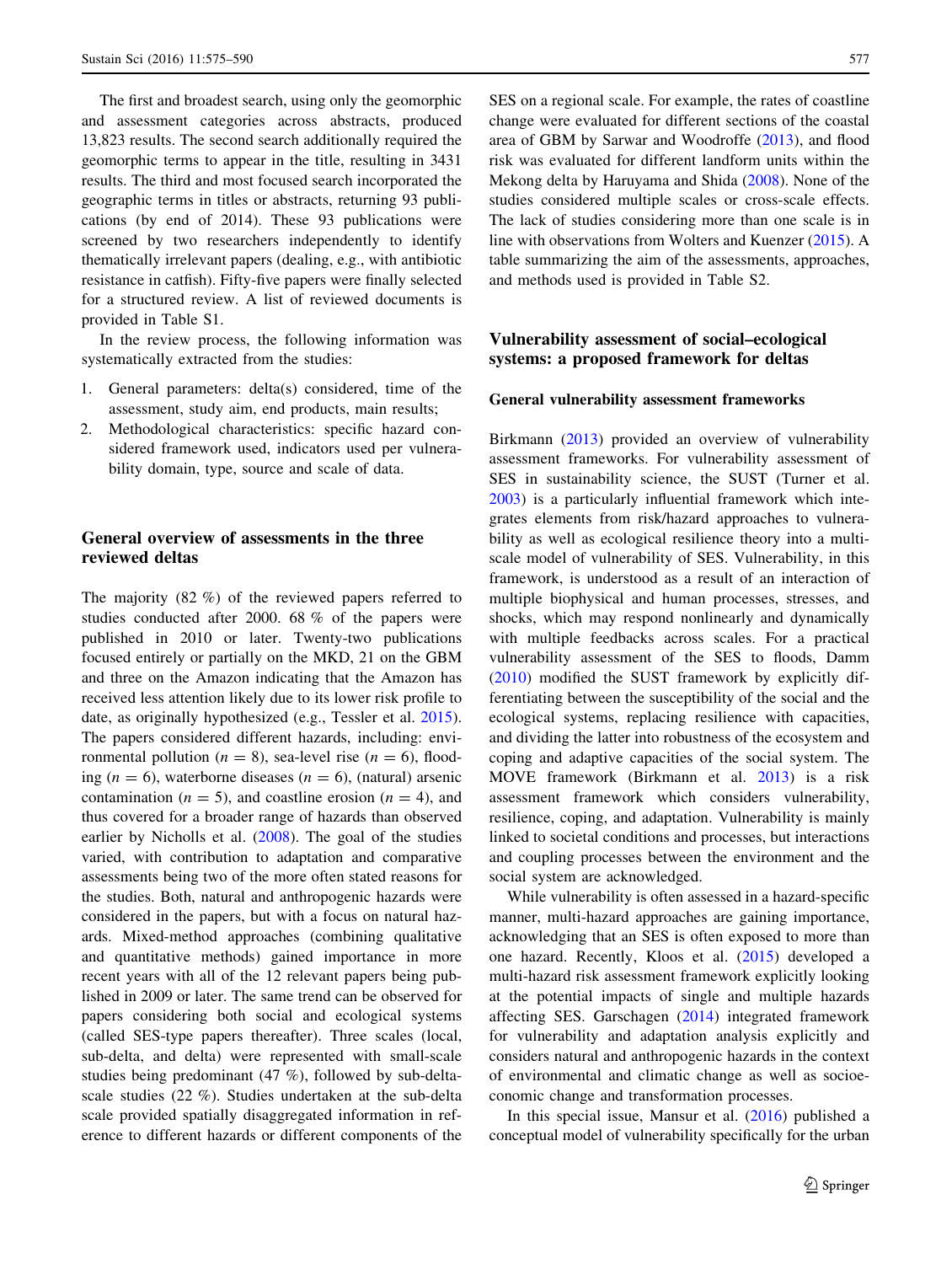areas of the Amazon Delta and Estuary. The model considers the social–ecological system as the unit of analysis and focuses on the social vulnerability in urban areas as the target of the analysis, while considering also impacts on ecosystem services. The model was applied in the context of flood risk Mansur et al. ([2016\)](#page-13-0).

Indicators are frequently used to assess vulnerability (Eriksen and Kelly [2006\)](#page-12-0). Many methods are available for indicator-based vulnerability assessments, ranging from global or national assessments (e.g., Peduzzi et al. [2009](#page-13-0); UNDP/BCPR [2004\)](#page-14-0), including the Disaster Risk Hotspots (Dilley et al. [2005\)](#page-12-0), the Global Risk Analysis (UN [2009,](#page-14-0) [2011,](#page-14-0) [2013](#page-14-0)), and the World Risk Index (Birkmann et al. [2014\)](#page-12-0) to participatory assessments at the local level (e.g., Bollin and Hidajat [2006](#page-12-0); Asare-Kyei et al. [2015](#page-11-0)).

From the 55 reviewed papers, very few used conceptual frameworks as basis for the assessment (e.g., Balica et al. [2012;](#page-11-0) Swapan and Gavin [2011\)](#page-14-0). A noteworthy exception is the framework used by Balica et al. ([2012\)](#page-11-0) to develop a flood vulnerability index for coastal cities which has the most similarities with the above-described SES frameworks. Possibly, available SES frameworks provide too little guidance for their application in the context of realworld assessments. Instead, indicator-based approaches without explicitly using an overarching framework seem to be more often applied (e.g., Composite Vulnerability Index (CVI) by de Andrade et al. [2010](#page-12-0) or the ''Water Needs Index'' (WNI) by Moglia et al. [2012](#page-13-0)). Other papers did not refer to a specific framework or index approach, but used a wide range of methodologies mostly to assess selected aspects of vulnerability either of the social, institutional, economic or the physical and ecological components of the system (e.g., Haruyama and Shida [2008;](#page-12-0) Lara et al. [2009](#page-13-0); Collins [2003](#page-12-0); Dang et al. [2011\)](#page-12-0).

# Proposed Delta-SES vulnerability assessment framework

For the purpose of delta vulnerability assessments and based on the previously described frameworks, we propose the Delta-SES framework, a simplified yet inclusive framework for multi-hazard SES risk and vulnerability assessment (Fig. [1](#page-4-0)).

The Delta-SES framework aims to synthesize key, relevant elements of the previously mentioned frameworks by:

1. focusing on the SES and acknowledging different spatial scales (Turner et al. [2003\)](#page-14-0), here from sub-delta to basin scale for the ecosystem and from districts/ provinces to countries or river basin organizations (RBOs) for the social system.

- 2. considering ecosystem robustness as one of the subdomains (Damm [2010](#page-12-0));
- 3. referring explicitly to multi-hazard settings and acknowledging possible tipping and transformation processes (Kloos et al. [2015\)](#page-13-0) and
- 4. considering not only natural, but also anthropogenic hazards (IPCC [2012,](#page-13-0) Garschagen [2014](#page-12-0)).

In the Delta-SES framework, the social and ecological sub-systems intersect each other by, e.g., impacts of human activities on the environment and the provision of services by ecosystems (MA [2005](#page-13-0)), and are characterized by interactions and feedbacks at various temporal and spatial scales. Although all scales are relevant and interact with each other, the essential place of the analysis is considered to be the sub-delta scale to account for the differences in vulnerability among delta sub-regions, e.g., coastal zones, floodplains, and urban areas, and the fact that different parts of a delta can be predominantly affected by different hazards. Several natural and/or anthropogenic hazards might occur at the same place, leading to interactions among hazards and impacts and/or to cascading events or impacts (Fig. [1](#page-4-0)).

The nature and magnitude of the hazard(s) as well as the vulnerability of the SES determines the impacts experienced by the SES and its sub-systems and also the risk to experience harm. Hazards might originate within a given SES (e.g., water pollution), but can also be generated outside the SES (e.g., global sea-level rise). These interactions from outside as well as SES-internal processes might lead to transformations and tipping processes, which greatly influence the vulnerability context (Fig. [1](#page-4-0)). For the definitions of the major framework elements, see Table S3.

In the present paper, the proposed Delta-SES framework provided a structure, so that all indicators identified in the reviewed papers could be included in the respective vulnerability domains. Individual indicators were classified into four different vulnerability domains: ecosystem susceptibility, social susceptibility, ecosystem robustness, and coping/adaptive capacities of the social system. Relevant abiotic features (e.g., wind, waves) were classified as part of the ecosystem for the purpose of this review. Indicators within each vulnerability domain were further assigned to sub-categories aligned with the categories (e.g., key economic sectors and services, human health, and human security) used by AR5 Working Group II: Impacts, Adaptation and Vulnerability (IPCC [2014\)](#page-13-0). In doing so, the review populated the framework with indicators which provide the basis for the analysis of the strength and weaknesses of existing indicators for an SES-based delta assessment. In the future, the framework can: guide the assessment of vulnerability in deltas in terms of identifying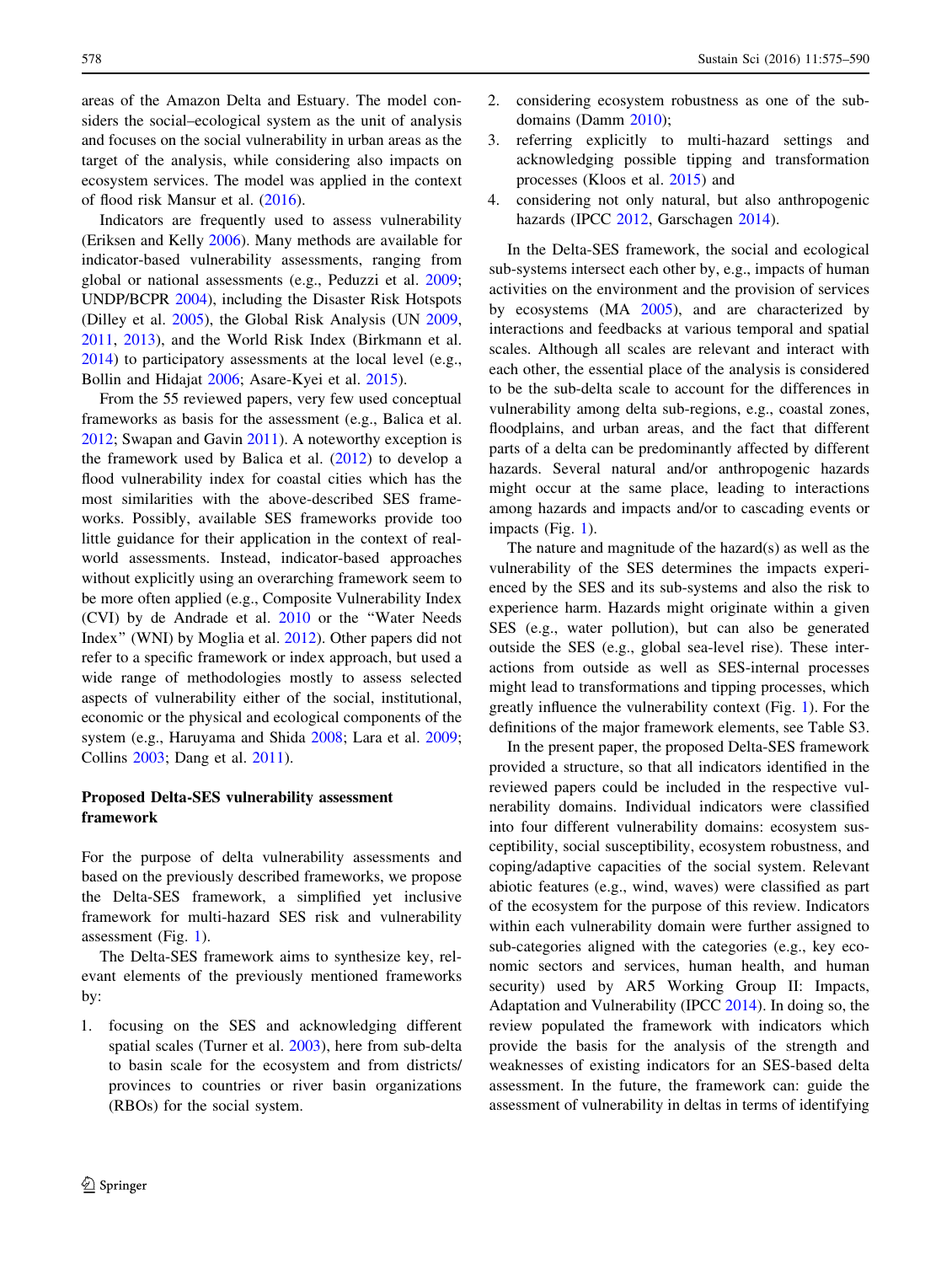<span id="page-4-0"></span>

Fig. 1 Deltas-SES framework (source: authors based on Turner et al. [2003](#page-14-0); Damm [2010;](#page-12-0) Garschagen [2014;](#page-12-0) Kloos et al. [2015\)](#page-13-0)

appropriate indicators for the different domains and combining these in a meaningful index; and foster the reproducibility/transferability of the vulnerability assessment to different delta regions. Therefore, the indicators listed below should be seen as a ''library'' of indicators, which needs to be complemented through further research and adapted to the local delta idiosyncrasies, but on which experts can draw on, using scientific reasoning, when carrying future delta vulnerability assessments.

# Assessment of indicators used in the reviewed papers

#### Quantitative overview of individual indicators used

236 different indicators were identified during the review characterizing the six sub-domains of vulnerability as described in the Delta-SES framework. Supplementary material Table S4 provides the complete list of indicators. The review yielded a greater number of indicators for the characterization of the vulnerability of the social system (84 % of all identified indicators) than for the assessment of ecosystem vulnerability. This is partially related to the relatively greater number of papers dealing with social vulnerability, but the pattern also prevails to a lesser extent in SES-type papers (Table S5).

Among the four vulnerability domains (Fig. 1), indicators for coping and adaptive capacity and social susceptibility have been used most often, while indicators of ecosystem susceptibility and robustness are underrepresented even in SES-type studies (Fig. [2](#page-5-0)a). Ecosystem-related indicators were rarely used in both the Mekong and the Ganges–Brahmaputra–Meghna delta. Therefore, for a balanced SES-assessment, efforts to develop and use suitable indicators for the assessment of ecosystem susceptibility and robustness need to be enhanced.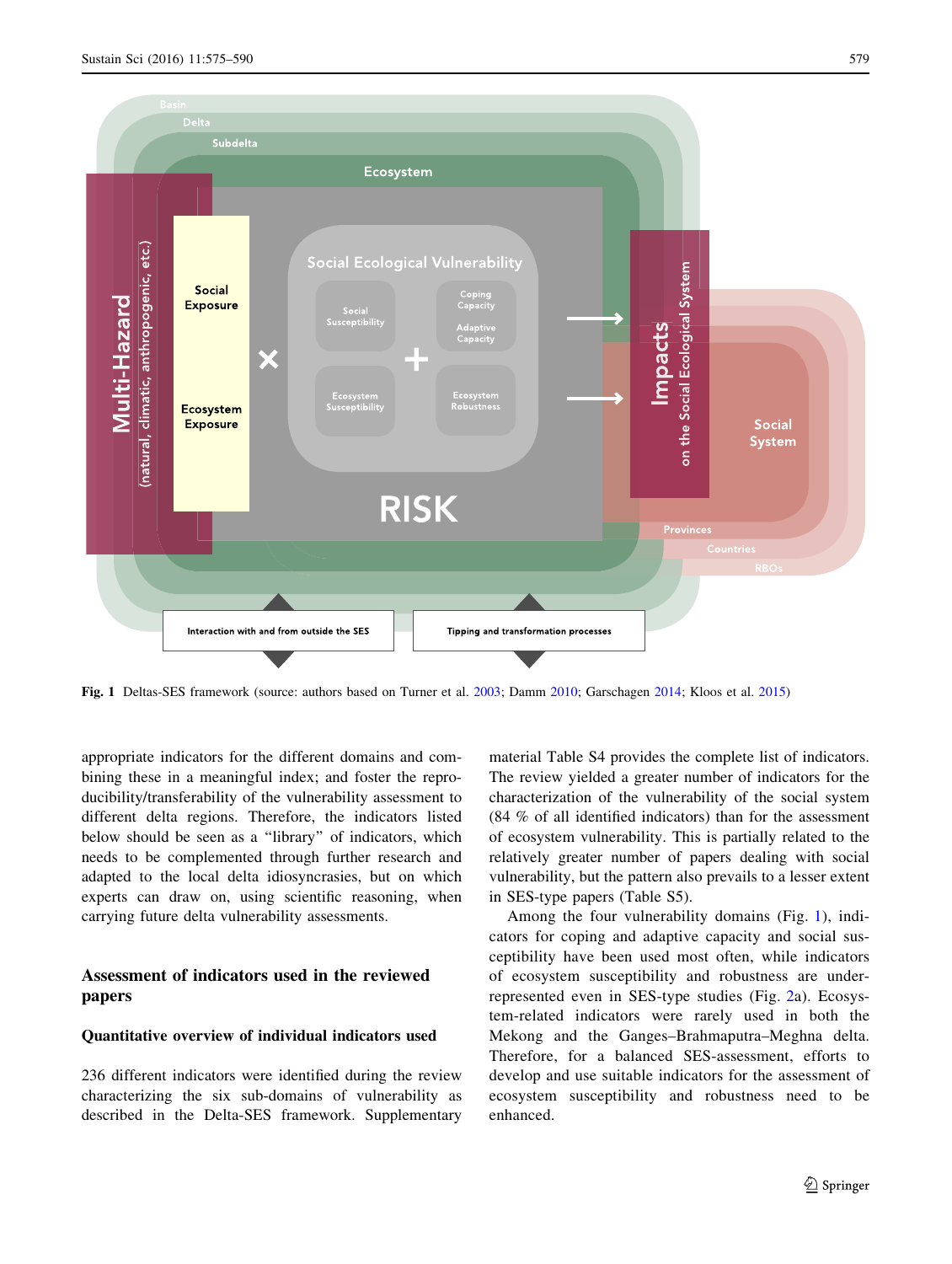<span id="page-5-0"></span>Fig. 2 a Comparison of the share of indicators dealing with the four vulnerability domains in SES-type papers vs. all reviewed papers. b Comparison of the share of indicators dealing with the four vulnerability domains in the papers related to the Mekong Delta (MKD) and Ganges– Brahmaputra–Meghna Delta (GBM)



## Qualitative assessment of indicators used

# Model deltas: overview of indicators used in the reviewed papers

In the MKD, the hazards most considered in the reviewed papers were environmental pollution (6 papers), sea-level rise (5 papers), (natural) arsenic contamination (4 papers), and health-related hazards (3 papers).

Social susceptibility was assessed by indicators related to livelihoods (3 indicators, 2 papers) and practices causing or preventing the spread of waterborne diseases (10 indicators, 3 papers). Only one study used an indicator related to ecosystem robustness. Adaptive capacity was mainly represented by indicators related to social adaptation options (26 indicators, 4 papers), whereas indicators related to individual behavior were the most important (23 indicators, 3 papers). Additionally, indicators for structural and physical adaptive capacity were abundant (13 indicators, 5 papers). Overall, the assessment indicators reflect well the threat posed by water pollution to the MKD (Sebesvari et al. [2012](#page-14-0)) and the fact that it is a very intensively cultivated delta with a relatively low degree of urbanization. Interestingly, however, aquaculture-related vulnerabilities were not extensively addressed, despite its relevance to the region.

In the GBM Delta, the most considered hazards were cyclones and storms (8 papers), (natural) arsenic contamination (3 papers), coastline retreat (3 papers), and flooding (3 papers). Similarly to the MKD, social susceptibility was mainly assessed by considering livelihoods (24 indicators, 8 papers) and health-related indicators (17 indicators, 5 papers). Ecosystem susceptibility was mainly assessed with indicators related to aquatic ecosystems (6 indicators, 3 papers) by referring to habitat degradation and water quantity and quality issues. One study considered biodiversity as an indicator for ecosystem robustness. Coping and adaptive capacity was mainly related to social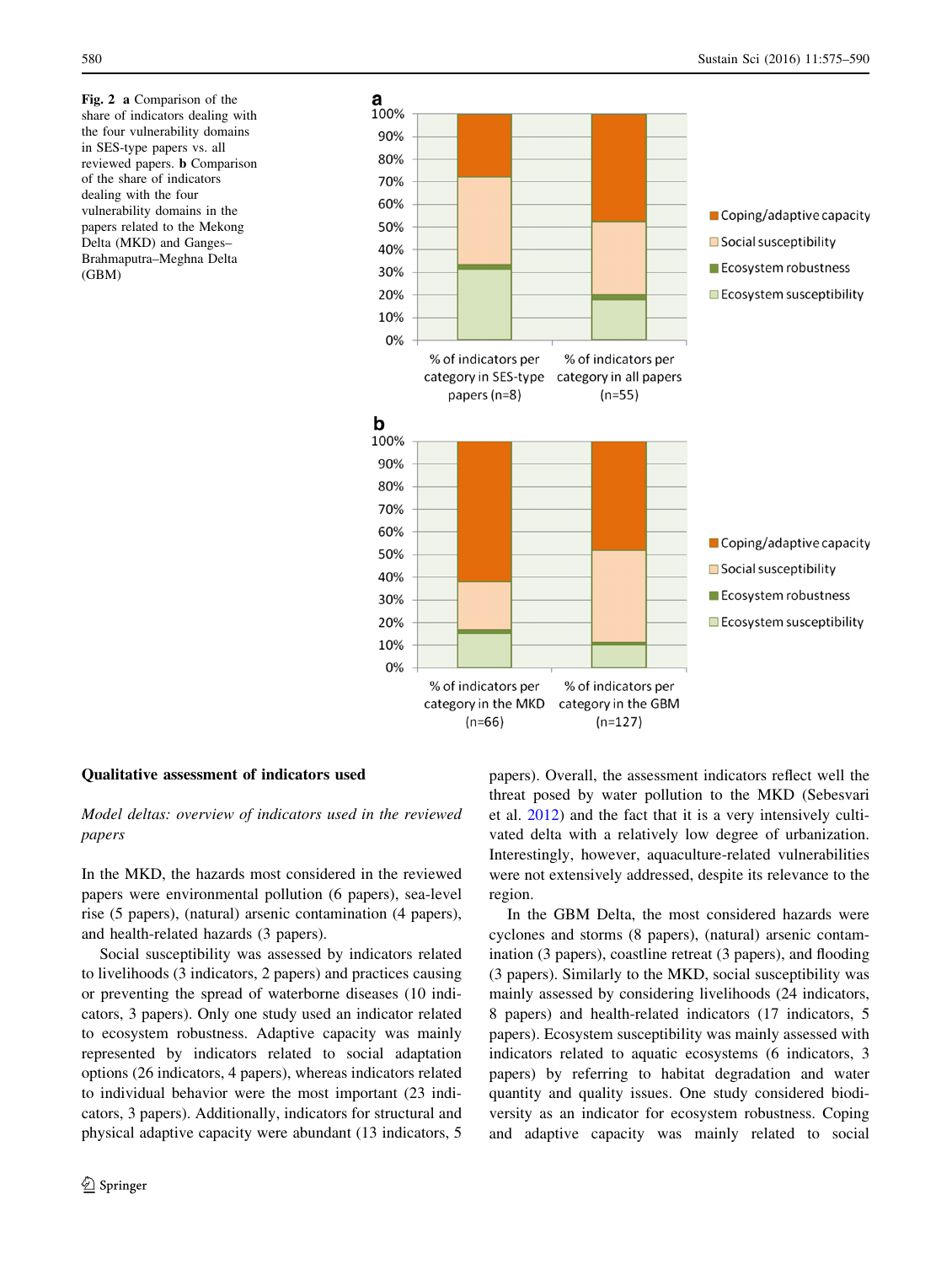adaptation options: (29 indicators, 7 papers) educational options being dominant (19 indicators, 7 papers). Similarly to the MKD, structural and physical adaptation options played the second largest role (22 indicators, 6 papers).

For the Amazon Delta, a low number of studies were retrieved by the structured search. The low number of available studies shows that the Amazon is not (yet) in the focus of vulnerability studies, as it is not considered to be widely at high risk. The three studies reviewed considered environmental pollution, waterborne diseases, and coastline retreat as hazards. Ecosystem susceptibility was related mainly to abiotic factors such as geomorphological features of the areas and oceanic wave characteristics. Similarly to the MKD and the GBM, livelihood-related indicators dominated social susceptibility assessments, while fishbased multimetric indices were used to characterize ecosystem robustness. Coping and adaptation indicators were rare and referred to structural and physical adaptation options (2 indicators, 1 paper) or to social (educational) options (1 indicator, 1 paper).

#### Overlapping indicators among the three deltas

To develop a set of relevant indicators to populate the Delta-SES framework, the indicators recorded in the reviewed papers were assessed to identify common patterns among deltaic regions. In a first step, indicators which were used in exactly the same manner in more than one delta were extracted. Overlapping indicators mainly described social susceptibility and adaptive capacity. For social susceptibility, the following indicators were used in more than one delta: income, share of population of working age (%), age (year), and size of landholdings (ha). For adaptation, the only overlapping indicator was the number of livelihood streams. Although few indicators overlapped, a closer look at the list of indicators (Table S4) revealed a large degree of similarities, with different indicator formulations being used to point to similar characteristics of an SES. This means that single studies might have used different indicators, but many of them are clustered in categories which could be used for standardized assessments in the future. The clusters are discussed in the next section.

#### Indicators related to ecosystem vulnerability

A full list of the indicators used in the papers is provided in Table S4 in the supplementary material. Table [1](#page-7-0) shows a selection of indicators aiming to provide one illustrative example for each indicator category. The indicators address four main ecosystem types in the context of ecosystem susceptibility: aquatic ecosystems (natural and aquaculture) and terrestrial ecosystems (natural and agro-ecosystems). In general, the susceptibility of an ecosystem is influenced by the status and dynamics of the habitat (destruction, degradation, and fragmentation) as well as its biodiversity status. For terrestrial ecosystems, for example, different land cover types vary in terms of their susceptibility to saltwater intrusion; vegetation with shallow roots cannot withstand storms or erosion. The susceptibility of agro-ecosystems is determined, e.g., by the crop varieties, and the time and length of the growing season. These characteristics influence the impact of different hazards on yield and crop quality (e.g., indicators used by Nguyen et al. [2012\)](#page-13-0). While destruction and degradation were considered to some extent, indicators referring to habitat fragmentation and biodiversity were missing in the assessments.

The susceptibility of natural aquatic ecosystems involved indicators belonging to three different dimensions: habitat destruction, degradation (declining water quality, often in context of favorable conditions for waterborne diseases), and changing water quantity. Concerning habitat destruction, changes in the extent of mangrove and wetland areas have often been studied in general as well as in delta-specific papers (e.g., by Shearman et al. [2013](#page-14-0)), indicating that this form of habitat degradation is of serious cross-delta concern. Water quality was assessed, e.g., by water temperature, pH, turbidity, and salinity of aquatic reservoirs and estuaries (e.g., Collins [2003](#page-12-0); Lara et al. [2009\)](#page-13-0), while water quantity was assessed, e.g., by the monthly inflow to a reservoir under different climate scenarios  $(m^3)$  (Mondal and Wasimi [2007](#page-13-0)). Surprisingly for these deltaic systems, only few studies dealt with the susceptibility of aquaculture, the decline in pond productivity being the main indicator used (e.g., Swapan and Gavin [2011](#page-14-0)).

The susceptibility of an ecosystem also depends on factors related to abiotic parameters such as geologic, geomorphologic, and oceanographic factors. The review showed that indicators such as the extent of land subsidence (mm/year) (e.g., Balica et al. [2012\)](#page-11-0), the slope of the coast (degrees) (e.g., Vermaat and Eleveld [2012](#page-14-0)), the tidal pattern and wave climate (e.g., Oliveira et al. [2011](#page-13-0)), as well as sediment supply (Pruszak et al. [2002\)](#page-14-0) were relevant in assessments. The review result is also supported by other papers which recognize land subsidence as highly relevant for the vulnerability of deltas to flooding worldwide in combination with sediment trapping in reservoirs upstream and sea-level rise (Syvitski et al. [2009\)](#page-14-0). Torresan et al. [\(2012](#page-14-0)) provided a number of vulnerability indicators related to abiotic factors such as coastal slope, sediment budget, dunes, and mouth typology when assessing coastal vulnerability to sea-level rise inundation, storm surge flooding, and coastal erosion in the coastal area of the North Adriatic Sea.

The robustness of deltaic ecosystems has been rarely evaluated. Viana et al. [\(2012](#page-15-0)), for example, used fish-based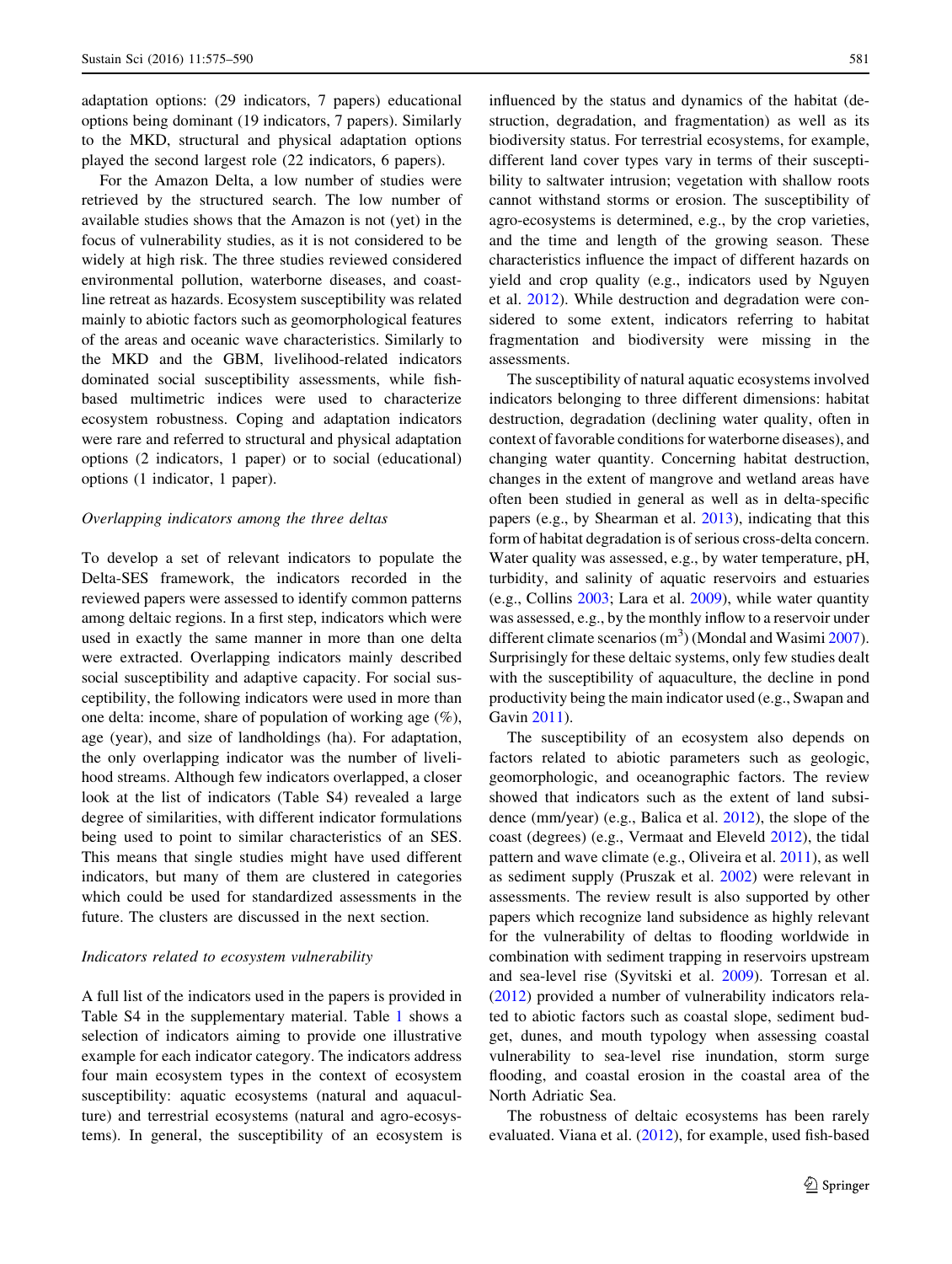<span id="page-7-0"></span>

|                                 | Indicators                                                                                    |  |
|---------------------------------|-----------------------------------------------------------------------------------------------|--|
| <b>Ecosystem susceptibility</b> |                                                                                               |  |
| Aquatic ecosystem               |                                                                                               |  |
| Habitat destruction             | Net increase/decrease in mangrove area $(\% )$                                                |  |
| Water quantity                  | Volume of water storage in the reservoir for different climate scenarios (m3)                 |  |
| Water quality                   | Salinity of the water of the aquatic reservoir $(g/I)$                                        |  |
| Aquacultural ecosystem          |                                                                                               |  |
| Pond aquaculture                | Pond productivity (fry or fish/ha)                                                            |  |
| Terrestrial ecosystem           |                                                                                               |  |
| Lan duse change                 | Percentage of change in major land use categories $(\%)$                                      |  |
| Agroecosystem                   |                                                                                               |  |
| Cropping system                 | Rice variety of land use class (Jasmine85/OM1940/IR50404/HD1/OM2514/etc.) (categorical)       |  |
| Abiotic sphere                  |                                                                                               |  |
| Geology                         | Subsidence (mm/year)                                                                          |  |
| Geomorphology                   | Coastal slope (deg)                                                                           |  |
| Tidal patterns and wave climate | Maximal speed of tidal currents (m/s)                                                         |  |
| Fluvial suspension supply       | Mean accumulation rate (cm/year)                                                              |  |
| <b>Ecosystem robustness</b>     |                                                                                               |  |
| Aquatic ecosystem               |                                                                                               |  |
| Fish-based multimetric indices  | Estuarine biotic integrity index (EBI) $(-)$                                                  |  |
| Terrestrial ecosystem           |                                                                                               |  |
| Habitat destruction             | Percentage of vegetation loss $(\%)$                                                          |  |
| Agroecosystem                   |                                                                                               |  |
| Farm management strategies      | Percentage of farmer-managed populations of rice varieties grown (vs. Genebank conserved) (%) |  |

Please refer to Table S4 for the full list of indicators as well as for the references. Note that indicators might point to positive or negative features of vulnerability and in some cases might also differ by hazards

metrics such as abundance biomass comparison (abc); biological health index; estuarine fish community, transitional fish classification, and estuarine biotic integrity.

#### Indicators related to social vulnerability

A full list of the indicators used in the papers is provided in Table S4 in the supplementary material. Table [2](#page-8-0) shows a selection of indicators aiming to provide one illustrative example for each indicator category. For the purpose of this review, the indicators for social susceptibility were clustered into five categories (livelihoods and poverty, human health, key economic sectors and services, human security, and urban areas), following the structure used in IPCC ([2014\)](#page-13-0). The reviewed papers offered a broad range of indicators addressing livelihood susceptibility and poverty. Indicators related to income (e.g., Dang et al. [2011](#page-12-0)), the ability to generate income influenced by disability, age structure, and gender (e.g., Balica et al. [2012;](#page-11-0) Islam et al. [2014a](#page-13-0)) assets (e.g., Saroar and Routray [2011](#page-14-0)), and dependency on climate-sensitive livelihood sources such as aquaculture and agriculture (see, e.g., Paul et al. [2012\)](#page-13-0) were frequently used. Indicators related to human health addressing, e.g., health impacts of storms and floods (e.g., Mallick et al. [2011](#page-13-0)), food and waterborne diseases, and arsenic contamination were used frequently (e.g., Chatterjee et al. [2010](#page-12-0)). Hygienic practices (e.g., Herbst et al. [2009](#page-12-0); Few et al. [2013\)](#page-12-0) as well as the quantity of consumed total arsenic via drinking water and rice consumption (Chatterjee et al. [2010](#page-12-0)) were important factors considered in studies whenever referring to the above-mentioned health threats. This is certainly driven by the fact that the population of the GBM—and to a lesser extent also the MKD—is highly exposed to arsenic-contaminated groundwater as well as to polluted surface water. High temperatures combined with low coverage rate of improved sanitation further exacerbate the prevalence of waterborne diseases. The use of a great number of related indicators is thus meaningful.

Regarding key economic sectors and services, the reviewed papers mainly focused on water and energy supply, transportation infrastructure, and construction and housing, which have clear implications for the susceptibility of the SES. For example, the capacity of the water supply system to continue delivering services during and in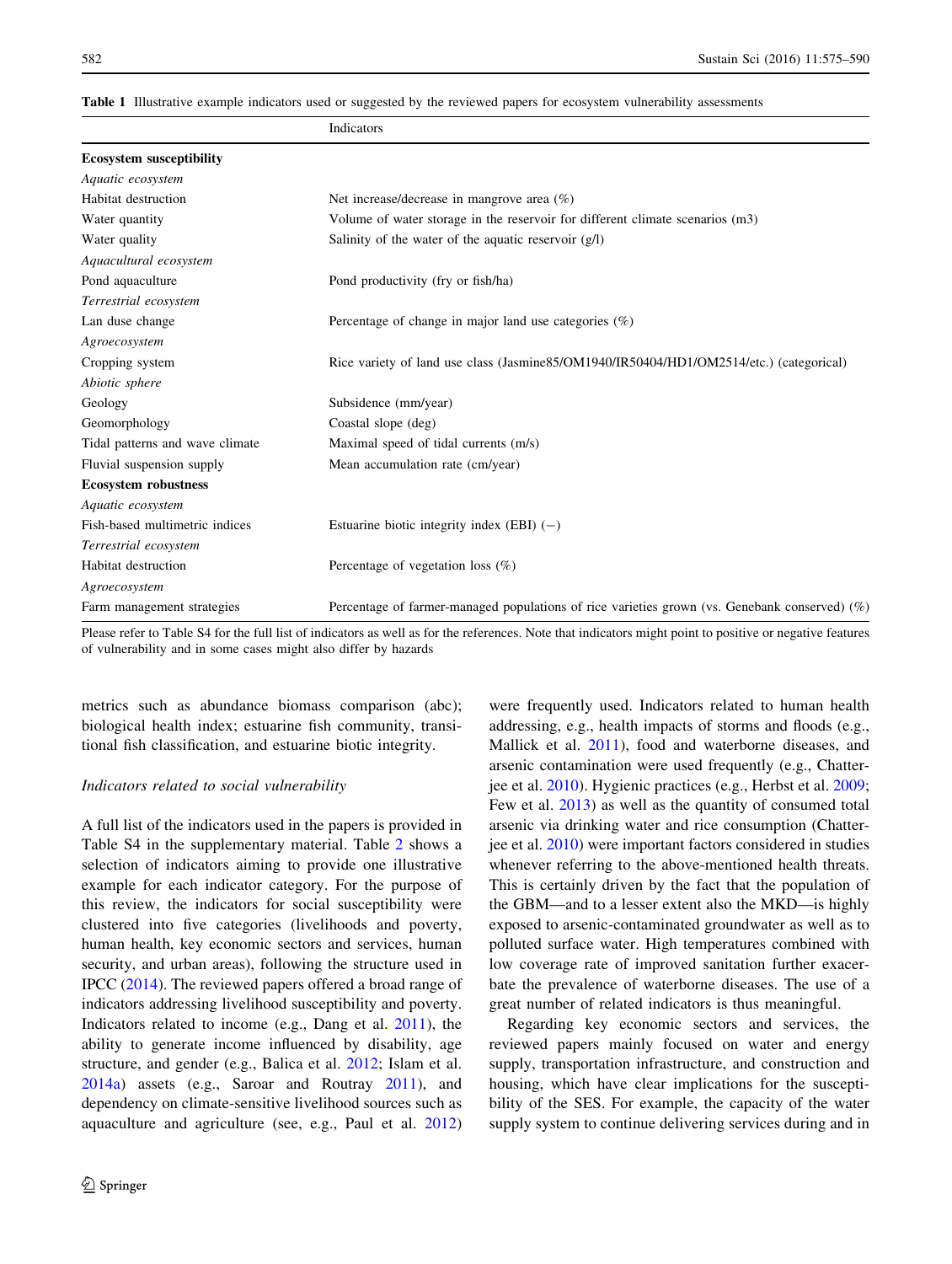## <span id="page-8-0"></span>Table 2 Illustrative example indicators used or suggested by the reviewed papers for social vulnerability assessment

| Social susceptibility                                                                                                                   | Indicator                                                                                     |
|-----------------------------------------------------------------------------------------------------------------------------------------|-----------------------------------------------------------------------------------------------|
| Urban areas                                                                                                                             |                                                                                               |
| Urbanization, population density, and population growth                                                                                 | Population density (n/km2)                                                                    |
| Key economic sectors and services                                                                                                       |                                                                                               |
| Aggregate measures of public infrastructure                                                                                             | Density of public infrastructure (m/ha)                                                       |
| Water supply                                                                                                                            | Volume of water storage in the reservoir (m3)                                                 |
| Transportation infrastructure                                                                                                           | Roads (km)                                                                                    |
| Housing/settlement characteristics                                                                                                      | Quality of house (categorical)                                                                |
| Livelihoods                                                                                                                             |                                                                                               |
| Income                                                                                                                                  | Income (amount of money/household/year)                                                       |
| Disability                                                                                                                              | Percentage of disabled persons $(\%)$                                                         |
| Age                                                                                                                                     | Age (years)                                                                                   |
| Gender                                                                                                                                  | Percentage of male-headed household $(\%)$                                                    |
| Household size                                                                                                                          | Homestead/household size (number of persons)                                                  |
| Assets                                                                                                                                  | Landholdings (ha)                                                                             |
| Dependency on climate-sensitive income sources                                                                                          | Percentage of population primarily living on fishing $(\%)$                                   |
| <b>Human security</b>                                                                                                                   |                                                                                               |
| Land conflicts                                                                                                                          | Land conflicts per year (n)                                                                   |
| Human health                                                                                                                            |                                                                                               |
| Health impacts due to storms and floods                                                                                                 | Percentage of population with access to cyclone shelter/<br>primary school (%)                |
| Food and waterborne diseases                                                                                                            | Percentage of households indicating ownership of a<br>sanitary facility (%)                   |
| Arsenic- and salt-related health impacts                                                                                                | Arsenic consumption through drinking water (mg/L)                                             |
| Coping and adaptive capacity                                                                                                            |                                                                                               |
| Structural and physical options                                                                                                         |                                                                                               |
| Engineered and built environment                                                                                                        | Existence of structural measures such as dikes (binary)                                       |
| Services (e.g., recovery relief, social networks, water management<br>system, electricity, transportation, social capital index $(-)$ , | Percentage of households that received emergency recovery<br>relief $(\% )$                   |
| medical services, access to market)                                                                                                     | Percentage of population using unsafe sources of drinking<br>water $(\%)$                     |
|                                                                                                                                         | Percentage of population with no access to electricity $(\%)$                                 |
|                                                                                                                                         | Percentage of population with accessibility of paved road<br>$(\%)$                           |
|                                                                                                                                         | Percentage of population with access to primary health care<br>center $(\% )$                 |
|                                                                                                                                         | Percentage of population with access to rural markets $(\%)$                                  |
| <b>Social adaptation</b>                                                                                                                |                                                                                               |
| Educational adaptation options                                                                                                          |                                                                                               |
| Past adaptation experience                                                                                                              | Percentage of population that frequently adapts to salinity<br>intrusion $(\%)$               |
| Awareness level                                                                                                                         | Percentage of households that attended disaster<br>preparedness training/program before/after |
| Disaster $(\%)$                                                                                                                         |                                                                                               |
| <b>Education</b> services                                                                                                               | Percentage of population per education level $(\%)$                                           |
| Informational adaptation options                                                                                                        |                                                                                               |
| Hazard mapping                                                                                                                          | Flood hazard mapping (ordinal)                                                                |
| Early warning                                                                                                                           | Percentage of households that received a warning message<br>(%)                               |
| Behavioral adaptation options                                                                                                           |                                                                                               |
| Psychological factors reflecting the adaptation intentions of farmers                                                                   | Perceived self-efficacy and adaptation efficacy (ordinal)                                     |
| Autonomous adaptation strategies and risky behavior                                                                                     | Percentage of farmers who reinforced or relocated their<br>houses $(\% )$                     |
| Alternative income-generating activities                                                                                                | Number of livelihood streams (n)                                                              |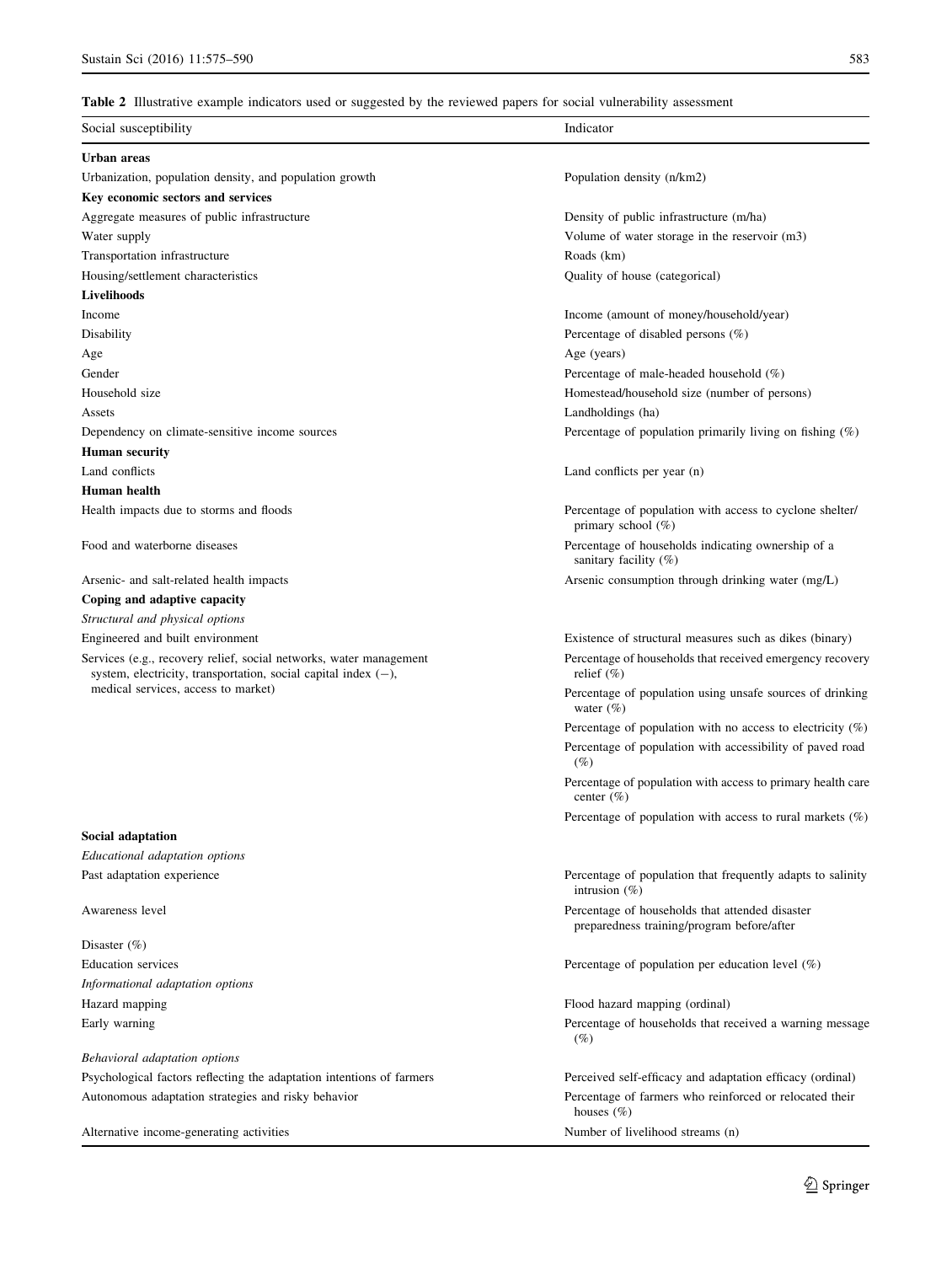| <b>Table 2</b> continued    |                                                                                                             |  |
|-----------------------------|-------------------------------------------------------------------------------------------------------------|--|
| Social susceptibility       | Indicator                                                                                                   |  |
| Institutional adaptation    |                                                                                                             |  |
| Economic adaptation options | Percentage of farmers who bought insurance $(\%)$                                                           |  |
| Laws and regulations        | Percentage of boats that are equipped according to the<br>license regulations (enforcement of safety codes) |  |

Please refer to Table S4 for the full list of indicators as well as for the references. Note that indicators might point to positive or negative features of vulnerability and in some cases might also differ by hazards

the aftermath of (potential) hazards was assessed by a series of indicators by Mondal and Wasimi [2007](#page-13-0) and Trinh et al. [2012](#page-14-0). Aggregate indicators such as the density of public infrastructure and length of road systems were also common (e.g., Dang et al. [2011](#page-12-0), Bhuiyan and Dutta [2011](#page-11-0)).

The housing sector was a major focus in the studies and many indicators were used to assess, e.g., the quality (Islam et al. [2014b\)](#page-13-0), and the density of housing (Dang et al. [2011](#page-12-0)), or the relative extent of the uncontrolled planning zone (Balica et al. [2012\)](#page-11-0). Swapan and Gavin ([2011\)](#page-14-0) investigated how the threats to livelihoods, culture, migration, and conflicts impact human security following salinity intrusion using a broad range of indicators including the number of land conflicts per year, the number of conflicts due to non-payment, and the share of migration driven by poverty.

Given the particularities of urban areas, the rapid pace of urban growth and increasing intra-inequalities (Szabo et al. [2015b;](#page-14-0) Szabo [2015](#page-14-0)), vulnerabilities related to urbanization processes need to be assessed separately. Accordingly, various authors used corresponding indicators such as urban population growth (Balica et al. [2012\)](#page-11-0) or population density (Dang et al. [2011\)](#page-12-0). Nevertheless, urban vulnerability was rather underrepresented in the studies. This might be a shortcoming given that many deltas, for example the Amazon (78.5 %, IBGE [2010\)](#page-12-0), have a high rate of urbanization combined with poverty and low levels of infrastructure coverage, which have a potential to create high levels of vulnerability in these deltas—especially in the densely populated areas (see also Mansur et al. in this special issue). This might create future risk even in areas where current exposure to hazards is low, such as in the Amazon.

The reviewed papers provide a great variety of indicators related to coping and adaptive capacities within the deltaic areas. Related indicators were clustered into three different categories: structural and physical adaptation, social adaptation, and institutional adaptation (Noble et al. [2014\)](#page-13-0). The structural and physical adaptation options are defined as options that ''are discrete, with clear outputs and outcomes that are well defined in scope, space and time'' (Noble et al. [2014](#page-13-0)) and include engineered and built environment options, technological options, and ecosystem-based options. None of the papers dealt with ecosystem-based options such as restoration of mangrove forests or maintenance of coral reefs for protection from coastal hazards. The vast majority of indicators were related to social options such as the provision of exposed populations with public services, including recovery relief, water supply services, electricity supply, waste treatment, transportation services, and medical services. More than half of these indicators were related to water supply, mainly addressing the share of the population without access to safe drinking water sources (e.g., Moglia et al. [2012;](#page-13-0) Few et al. [2013](#page-12-0); Mallick et al. [2011](#page-13-0)), the wastewater investment options (Trinh et al. [2012\)](#page-14-0), and the share of population with access to (useful) irrigation services (Dang et al. [2014\)](#page-12-0). Concerning coping and adaptation, safe water supply is of crucial importance and was considered with respect to increasing temperatures and reduction of precipitation (e.g., Trinh et al. [2012](#page-14-0)), public health (e.g., Few et al. [2013\)](#page-12-0), and in support of the recovery process after major hazards events (e.g., Mallick et al. [2011](#page-13-0)).

In addition, adaptive capacity is also fostered by options targeting vulnerability reduction of disadvantaged groups using educational, informational, and behavioral measures (Noble et al. [2014](#page-13-0)). Accordingly, a multitude of studies assessed indicators related to education, past experience, and the awareness level to capture the local coping and adaptive capacity. Most indicators related to the education category were categorical indicators related to the awareness and preparedness level (e.g., Balica et al. [2012](#page-11-0)) or relevant population proportions, e.g., the share of the population aware of the fact that water of low quality might cause diseases (Herbst et al. [2009](#page-12-0)). Only few studies used indicators related to the access to hazard and vulnerability maps.

A large number of papers focused on adaptation strategies or on the evaluation of psychological factors leading to behavioral changes. Within the adaptation context, livelihood diversification was most often investigated through indicators such as the number of livelihood streams (e.g., Islam et al. [2014b;](#page-13-0) Bosma et al. [2012\)](#page-12-0) or the income that can be generated from non-fishery-based activities (Islam et al. [2014a\)](#page-13-0). To assess agricultural adaptation, e.g., the percentage of farmers adapting to climate change by early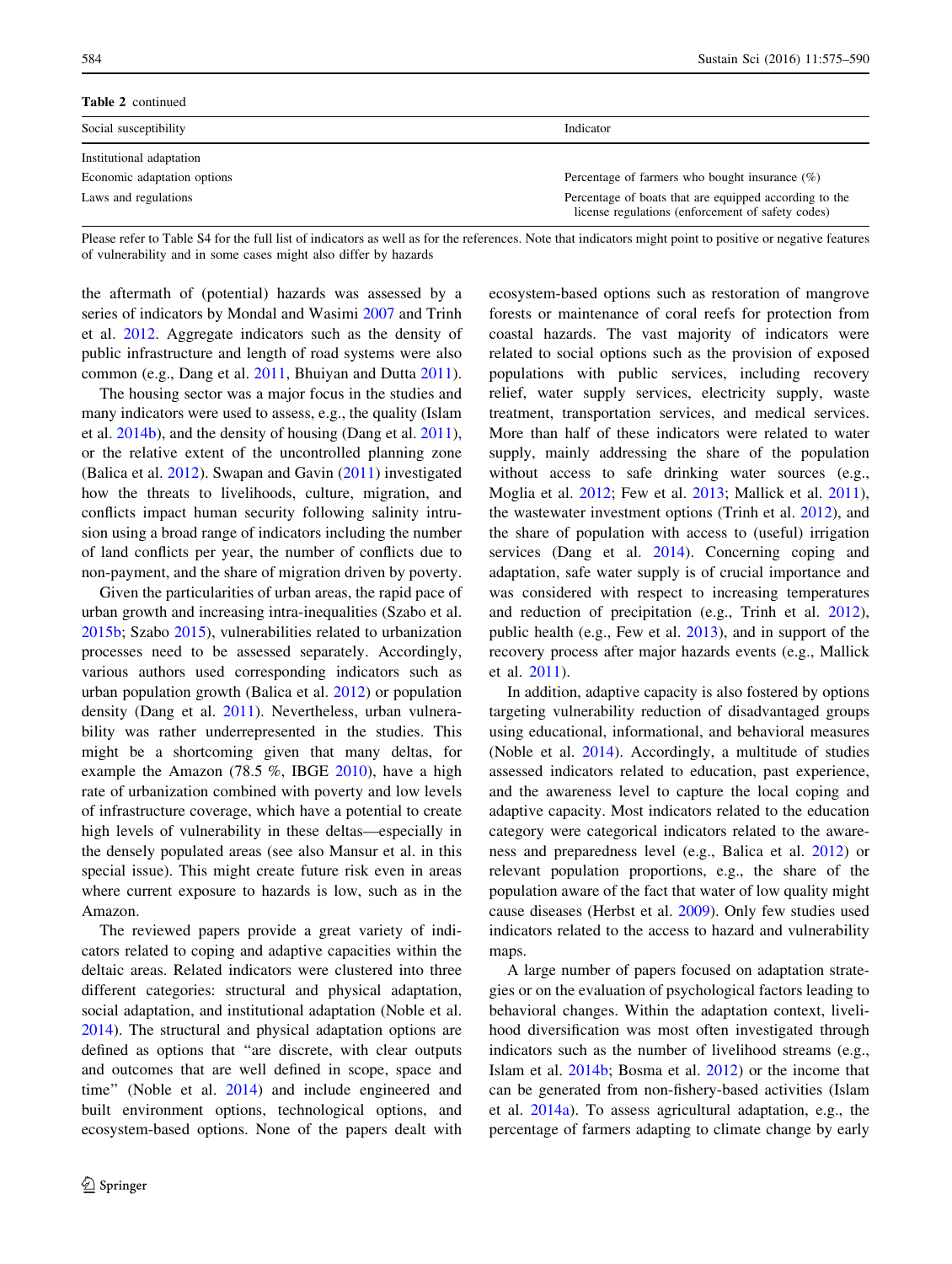planting or harvesting, investing in water storage or changing water use practices (Dang et al. [2014](#page-12-0)) were used.

Adaptive capacity is influenced by various institutional measures such as economic instruments, laws and regulations, and government policies and programs (Noble et al. [2014\)](#page-13-0). Most indicators were related to economic instruments such as insurance arrangements (Dang et al. [2014\)](#page-12-0) and access to formal bank credit (Islam et al. [2014a](#page-13-0)). Finally, capacity building and strengthening of institutions are of major importance for adaptation (Noble et al. [2014](#page-13-0)). This dimension has been captured by, e.g., the management capacity for the sectors' disaster risk reduction, readiness, responses, and recovery (Islam et al. [2013](#page-13-0)).

## Discussion and outlook

This paper provides a systematic review of indicators used in vulnerability assessments in three globally relevant deltas–the Mekong, the Ganges–Brahmaputra–Meghna, and the Amazon. The proposed Deltas-SES vulnerability assessment framework guided the structured review of 55 papers. As an outcome, the framework was populated with 236 indicators that were assigned to vulnerability domains following Fig. [1](#page-4-0). However, not all indicators are meant to be used in a single assessment which would likely lead to an inflationary number of (possibly highly correlated) indicators as criticized by, e.g., Meier [\(2009](#page-13-0)). Instead, these indicators serve as an ''indicator library'' constructed to provide an entry point for future delta assessments. However, knowledge of the specific delta context is needed before any of the indicators can be transferred to another delta-SES than the MKD, GBM, or Amazon. For example, the category ''dependency on climate-sensitive production forms'' is clearly influenced by the production forms and, thus, highly delta and even sub-delta specific.

A closer look at the indicator list (Table S4) shows that based on the review only, not all vulnerability domains could be populated appropriately (Fig. [2](#page-5-0)a). This is likely influenced by potential biases resulting from the review search terms, the prevalence of general papers using oversimplified indicators, or papers dealing with very specific and localized issues. However, there is also a more general, underlying pattern which can be observed in research, linking social and ecological research. While coupling both sub-systems is seen as a priority area of research to give more in-depth and dynamic insights into the functioning of (deltaic) systems (Dearing et al. [2015](#page-12-0)), in fact this review showed that social–ecological assessments are seldom implemented. Even in SES-type studies, indicators for social susceptibility and coping and adaptive capacities overwhelm those for the ecosystems (Fig. [2](#page-5-0)). Clearly, more effort is needed in the future to truly integrate ecological and social indicators in SES vulnerability assessments and, equally importantly, to consider the interactions of the two sub-systems through the consideration of indicators addressing (1) specific ecosystem services and (2) the impacts of human activities on ecosystems (these being already more prevalent), the two being linked through feedback loops. This is especially the case for ecosystem robustness, whereas ecosystem susceptibility was covered to a certain extent. Overcoming the prevailing emphasis of social over ecological components would definitely help to address sustainability concerns rooted in biophysical processes as much as their interaction with the social system (Epstein et al. [2013](#page-12-0)). A more thorough use of SES-based assessments would be definitely helpful. Brondizio et al. [\(2016](#page-12-0)) shows in this special issue how actionable information for policy makers can be framed using an SES-based conceptual delta model, e.g., to diagnose collective action problems in deltas.

Additionally, when assessments are carried out in the three deltas, they are mostly for single hazards only. When compared with earlier observations (Nicholls et al. [2008](#page-13-0); Torresan et al. [2008](#page-14-0)), the review clearly showed that research has started focusing on multiple hazard types and assessment scales, clearly pointing to the diversity of threats these regions face. Nevertheless, hazards are still mainly tackled individually. Single-hazard assessments can lead to partial information and, in worst case scenarios, to maladaptation, as actions to reduce the vulnerability to one hazard could also lead to increased vulnerability to other hazards and thus to risk–risk trade-offs (Renn [2008](#page-14-0)). Examples of maladaptation in a multi-risk setting are flood protection embankments that isolate the coastal plain from its natural sediment source. For example, in the tidally influenced areas of the Ganges–Brahmaputra delta, embankments (polders) have prohibited sedimentation processes. This has caused 1–1.5 m land subsidence over the past 5 years, whereas adjacent natural mangrove forest areas have kept pace with sea-level rise (Auerbach et al. [2015](#page-11-0)).

Besides single-hazard assessments, the majority of studies have focused on specific small-scale case study areas within a delta. Deltas are heterogeneous in terms of biophysical as well as social, cultural, and political characteristics, and in terms of threats different regions in a delta face. Local assessments therefore provide specific information which is often not up-scalable or reproducible in different social or environmental settings. Delta-wide assessments do not allow us to capture the spatial heterogeneity in terms of social and environmental dimensions inherent to deltas' SES (Torresan et al. [2008](#page-14-0); Birkmann et al. [2010\)](#page-11-0). All these approaches provide useful information in terms of specific problems or general perspectives, but have limitations in terms of actionable information for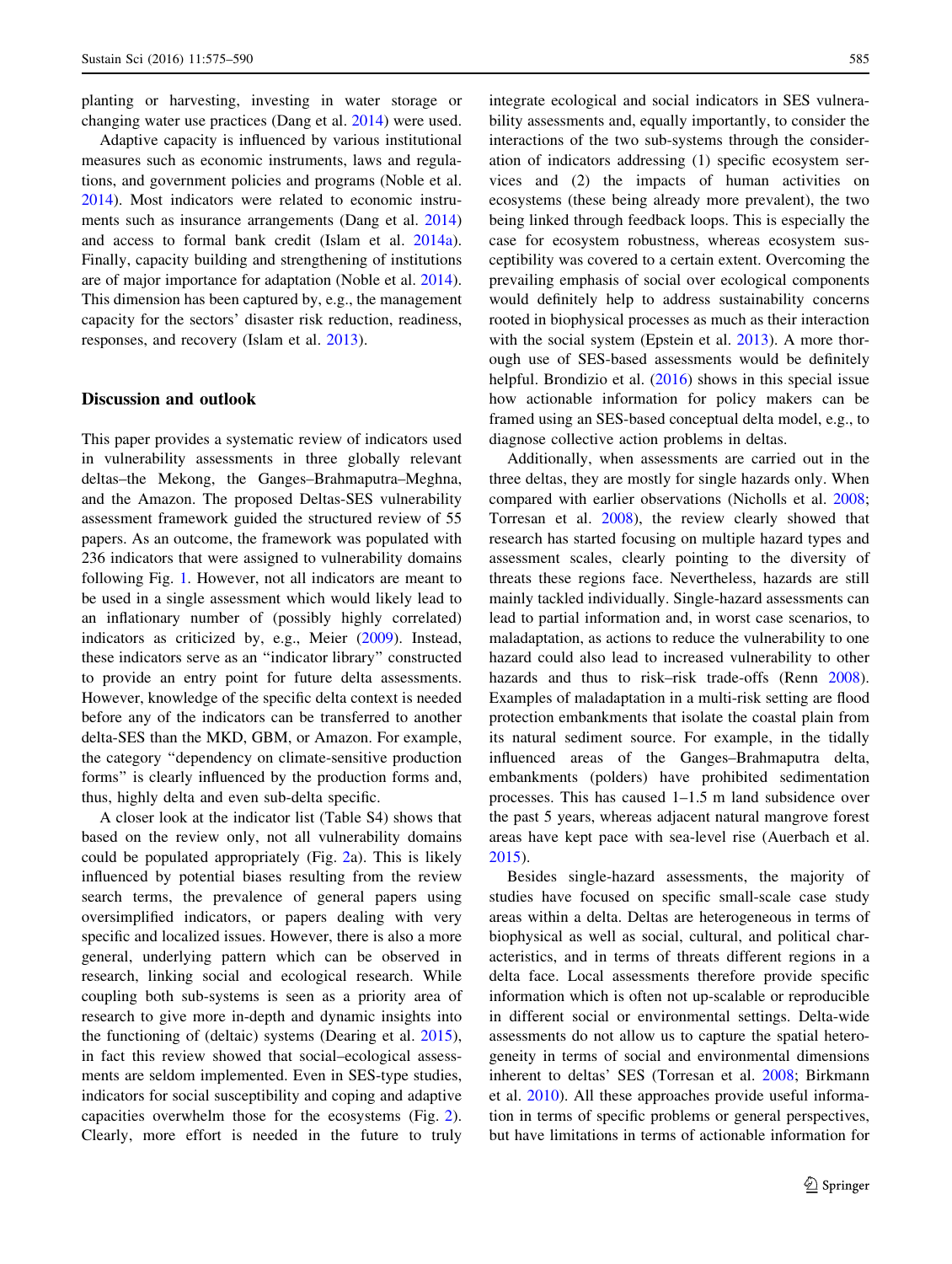<span id="page-11-0"></span>local policy makers which would be best served by multihazard approaches accounting for the specific vulnerability profiles of sub-delta areas. There is a movement toward this direction manifested, e.g., in the Mekong Delta Plan which divides the delta into three regions with respective development trajectories proposed (Royal HaskoningDHV [2013\)](#page-14-0).

The limitations of this review include the fact that the combination of certain search terms also produced results dealing with very specific and localized issues, including some papers which only referred to the three reviewed deltas but not focusing on them. Through this approach, some of the well-known publications dealing with delta vulnerability such as Syvitski et al. ([2009\)](#page-14-0) on the vulnerability of deltas to flooding (''sinking deltas'') or Birkmann et al. (2010) on vulnerability profiles in the Mekong Delta could not be retrieved. Likewise, gray literature was not captured in the review, although some provide valuable approaches to deriving social–ecological indicators sets for vulnerability assessments in deltas (e.g., Bucx et al. [2010](#page-12-0) and IMHEN [2010](#page-12-0)). Some of these papers and reports were, however, considered in our discussions. Additionally, the review scheme was also applied to these reports (e.g., Bucx et al. [2010](#page-12-0); IMHEN [2010\)](#page-12-0) to cross-check the outcome of the structured review. These publications were found to be a rich source of indicators, but the overall outcome was similar as achieved based on the 55 reviewed journal publications.

We paid special emphasis on three tropical/subtropical deltas, and therefore not all vulnerability aspects relevant for deltas globally might have been addressed. For example, polar deltas face different threats such as coastal erosion and melting of permafrost, leading, e.g., to the release of greenhouse gases such as methane and loss of established ice road and frozen coast connections (Ullmann et al. [2014\)](#page-14-0). However, these deltas are typically only sparsely populated. This is to underline that there is a large variety of river deltas globally, and large differences in the social–ecological systems exist depending, e.g., on the size of the delta, climate zone, and population density. However, due to the great variety of different hazards the indicators we assessed responded to, we propose to use the hazards as entry point for the assessment and use of the respective indicators in a hazard-specific way. The range of hazards covered can be subsequently extended by considering further deltas with their specific hazard and risk patterns.

Despite these limitations, the structured review provides a broad overview of indicators used to assess the vulnerability of delta systems to various threats. The long list of indicators we identify clearly shows the disparity in the assessments' purposes and methodologies. However, the overlapping indicators or indicator categories also point to

communalities which can serve as a basis to develop a library of indicators appropriate for comparisons of vulnerability across deltas, but also of vulnerabilities at the sub-delta scale. The present paper is designed as the first step in a research process. In a consecutive step, the indicator list will be assessed and extended based on stakeholder consultations in the three deltas following the proposed Delta-SES framework to finally propose a reduced and coherent list of indicators that can be used for vulnerability assessment at the sub-delta scale. This will allow capturing the nature of the indicators better (i.e., if they are process or impact oriented) and also to perform a causal analysis between hazards, impacts, and vulnerabilities for a better integration of local knowledge and ultimately for the sustainable development of deltas globally under changing environmental and societal conditions.

Acknowledgments The research is part of the international Belmont Forum project BF-DELTAS ''Catalyzing action toward sustainability of deltaic systems with an integrated modeling framework for risk assessment'' funded in part by the German Research Foundation (DFG) (Grant no.RE 3554/1-1) and NERC (Grant no. NE/L008726/ 1). Zita Sebesvari and Fabrice Renaud would like to acknowledge the funding provided by DFG. We are grateful to the two anonymous reviewers for their constructive feedback.

#### References

- Abdullah HM, Mahboob MG, Banu MR, Seker DZ (2013) Monitoring the drastic growth of ship breaking yards in Sitakunda: a threat to the coastal environment of Bangladesh. Environ Monit Assess 185:3839–3851. doi[:10.1007/s10661-012-2833-4](http://dx.doi.org/10.1007/s10661-012-2833-4)
- Asare-Kyei AK, Kloos J, Renaud FG (2015) Multi-scale participatory indicator development approaches for climate change risk assessment in West Africa. Int J Disaster Risk Reduct 11:13–34. doi[:10.1016/j.ijdrr.2014.11.001](http://dx.doi.org/10.1016/j.ijdrr.2014.11.001)
- Auerbach LW, Goodbred SL Jr, Mondal DR, Wilson CA, Ahmed KR, Roy K, Steckler MS, Small C et al (2015) Flood risk of natural and embanked landscapes on the Ganges-Brahmaputra tidal delta plain. Nat Clim Chang 5(2):153–157. doi[:10.1038/nclimate2472](http://dx.doi.org/10.1038/nclimate2472)
- Balica SF, Wright NG, van der Meulen F (2012) A flood vulnerability index for coastal cities and its use in assessing climate change impacts. Nat Hazards 64:73–105. doi:[10.1007/](http://dx.doi.org/10.1007/s11069-012-0234-1) [s11069-012-0234-1](http://dx.doi.org/10.1007/s11069-012-0234-1)
- Bhattacharyya R et al (2003) High arsenic groundwater: mobilization, metabolism and mitigation–an overview in the Bengal Delta Plain. Mol Cell Biochem 253(1/2):347–355
- Bhuiyan MJAN, Dutta D (2011) Analysis of flood vulnerability and assessment of the impacts in coastal zones of Bangladesh due to potential sea-level rise. Nat Hazards 61:729–743. doi[:10.1007/](http://dx.doi.org/10.1007/s11069-011-0059-3) [s11069-011-0059-3](http://dx.doi.org/10.1007/s11069-011-0059-3)
- Birkmann J (2013) (Ed) Measuring vulnerability to natural hazards: towards disaster resilient societies, 2nd edn, United Nations University, Tokyo, New York, Paris
- Birkmann J, Garschagen G, Tuan Binh NT (2010) Vulnerability profiles with respect to present and future water-related hazards in the Vietnamese Mekong Delta–providing the informationbase for successful coping and adaptation within the framework of integrated water resources management. WISDOM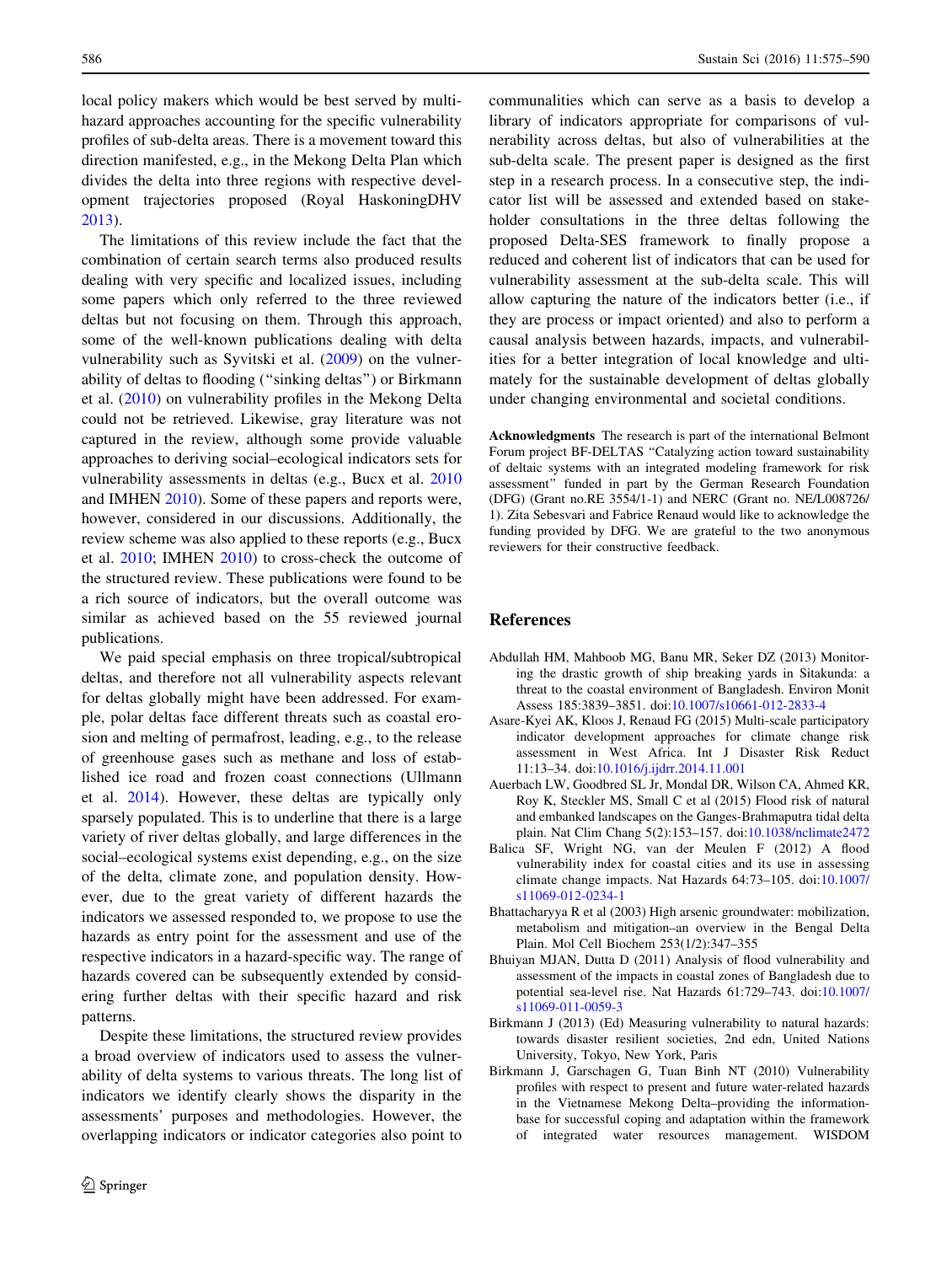<span id="page-12-0"></span>Vulnerability Assessment. Available from [http://www.wisdom.](http://www.wisdom.caf.dlr.de/sites/wisdom/files/images/results/101007_wisdom-va-proifles_new_map_compressed_names_new.pdf) [caf.dlr.de/sites/wisdom/files/images/results/101007\\_wisdom-va](http://www.wisdom.caf.dlr.de/sites/wisdom/files/images/results/101007_wisdom-va-proifles_new_map_compressed_names_new.pdf)[proifles\\_new\\_map\\_compressed\\_names\\_new.pdf](http://www.wisdom.caf.dlr.de/sites/wisdom/files/images/results/101007_wisdom-va-proifles_new_map_compressed_names_new.pdf)

- Birkmann J, Cardona OD, Carreño ML, Barbat AH, Pelling M, Schneiderbauer S, Kienberger S, Keiler M, Alexander D, Zeil P, Welle T (2013) Framing vulnerability, risk and societal responses: the MOVE framework. Nat Hazards 67:193–211. doi[:10.1007/s11069-013-0558-5](http://dx.doi.org/10.1007/s11069-013-0558-5)
- Birkmann J, Garschagen M, Mucke P, Schauder A, Seibert T, Welle T, Rhyner J, Kohler S, Loster T, Reinhard D, Matuschke I (2014) World Risk Report 2014. Bündnis Entwicklung Hilft and UNU-**EHS**
- Boateng I (2012) GIS assessment of coastal vulnerability to climate change and coastal adaption planning in Vietnam. J Coast Conservat 16:25–36. doi[:10.1007/s11852-011-0165-0](http://dx.doi.org/10.1007/s11852-011-0165-0)
- Bollin C, Hidajat R (2006) Community-based disaster risk index: pilot implementation in Indonesia, towards disaster resilient societies. In: Birkmann J (ed) Measuring vulnerability to natural hazards. UNU-Press, Tokyo, New York, Paris
- Bosma R, Ahmad SS, Paul Z, Aditya A, Visser L (2012) Challenges of a transition to a sustainably managed shrimp culture agroecosystem in the Mahakam Delta, East Kalimantan, Indonesia. Welt Ecol Manag 20:89–99. doi[:10.1007/s11273-011-9244-0](http://dx.doi.org/10.1007/s11273-011-9244-0)
- Brondizio ES, Vogt N, Mansur A, Anthony E, Costa SM, Hetrick SS (2016) A conceptual framework for analyzing deltas as coupled social–ecological systems: an example from the Amazon River Delta. Sustain Sci
- Bucx T, Marchand MA, Makaske A, van de Guchte C (2010) Comparative assessment of the vulnerability, and resilience of 10 deltas – synthesis report. Delta Alliance report number 1. Delta Alliance International, Delft-Wageningen, The Netherlands
- Buschmann J, Berg M (2009) Impact of Sulfate reduction on the scale of arsenic contamination in groundwater of the Mekong, Bengal and Red River Deltas. Appl Geochem 24:1278–1286. doi:[10.](http://dx.doi.org/10.1016/j.apgeochem.2009.04.002) [1016/j.apgeochem.2009.04.002](http://dx.doi.org/10.1016/j.apgeochem.2009.04.002)
- Buschmann J, Berg M, Stengel C, Winkel L, Sampson ML, Trang PTK, Viet PH (2008) Contamination of drinking water resources in the Mekong Delta Floodplains: arsenic and other trace metals pose serious health risks to population. Environ Int 34:756–764. doi[:10.1016/j.envint.2007.12.025](http://dx.doi.org/10.1016/j.envint.2007.12.025)
- Carvalho FP, Villeneuve JP, Cattini C, Tolosa I, Thuan Dao Dinh, Nhan Dang Duc (2008) Agrochemical and polychlorobyphenyl (PCB) residues in the Mekong River Delta, Vietnam. Marine Poll Bull 56:1476–1485. doi[:10.1016/j.marpolbul.2008.04.042](http://dx.doi.org/10.1016/j.marpolbul.2008.04.042)
- Chatterjee D, Halder D, Majumder S, Biswas A, Nath B, Bhattacharya P, Bhowmick S, Mukherjee-Goswami A, Saha D, Hazra R, Maity PB, Chatterjee D, Mukherjee A, Bundschuh J (2010) Assessment of arsenic exposure from groundwater and rice in Bengal Delta Region, West Bengal, India. Water Res 44:5803–5812. doi[:10.1016/j.watres.2010.04.007](http://dx.doi.org/10.1016/j.watres.2010.04.007)
- Collins AE (2003) Vulnerability to coastal cholera ecology. Soc Sci Med 57:1397–1407. doi:[10.1016/S0277-9536\(02\)00519-1](http://dx.doi.org/10.1016/S0277-9536(02)00519-1)
- Damm M (2010) Mapping social–ecological Vulnerability to flooding: a sub-national approach to Germany. Graduate Research Series 3, UNU-EHS, Bonn, p 1–85. (ISBN-10: 393992346X)
- Dang NM, Babel MS, Luong HT (2011) Evaluation of food risk parameters in the day river flood diversion area, red river delta, Vietnam. Nat Hazards 56:169–194. doi[:10.1007/s11069-010-](http://dx.doi.org/10.1007/s11069-010-9558-x) [9558-x](http://dx.doi.org/10.1007/s11069-010-9558-x)
- Dang HL, Li E, Nuberg I, Bruwer J (2013) Farmers' assessments of private adaptive measures to climate change and influential factors: a study in the Mekong Delta, Vietnam. Nat Hazards 71:385–401. doi:[10.1007/s11069-013-0931-4](http://dx.doi.org/10.1007/s11069-013-0931-4)
- Dang HL, Li E, Nuberg I, Bruwer J (2014) Understanding farmers' adaptation intention to climate change: a structural equation

modelling study in the Mekong Delta, Vietnam. Environ Sci Policy 41:11–22. doi:[10.1016/j.envsci.2014.04.002](http://dx.doi.org/10.1016/j.envsci.2014.04.002)

- Dasgupta S, Laplante B, Murray S, Wheeler D (2011) Exposure of developing countries to sea-level rise and storm surges. Clim Chang 106:567–579. doi[:10.1007/s10584-010-9959-6](http://dx.doi.org/10.1007/s10584-010-9959-6)
- de Andrade MMN, Szlafsztein CF, Souza-Filho PWM, Arau´jo ADR, Gomes MKT (2010) A socioeconomic and natural vulnerability index for oil spills in an Amazonian harbor: a case study using GIS and remote sensing. J Environ Manage 91:1972–1980. doi[:10.1016/j.jenvman.2010.04.016](http://dx.doi.org/10.1016/j.jenvman.2010.04.016)
- Dearing JA, Acma B, Bub S, Chambers FM, Chen X, Cooper J, Crook D, Dong XH et al (2015) social–ecological systems in the Anthropocene: the need for integrating social and biophysical records at regional scales. Anthropocene Rev. doi[:10.1177/](http://dx.doi.org/10.1177/2053019615579128) [2053019615579128](http://dx.doi.org/10.1177/2053019615579128)
- Dilley M, Chen RS, Deichmann U, Lerner-Lam AL, Arnold M, Agwe J, Buys P, Kjekstad O et al. (2005) Natural disaster hotspots: a global risk analysis, The World Bank, Washington D.C., (ISBN 0-8213-5930-4)
- Epstein G, Vogt JM, Mincey SK, Cox M, Fischer B (2013) Missing ecology: integrating ecological perspectives with the social– ecological system framework. Int J Commons 7:432–453. doi[:10.18352/ijc.371](http://dx.doi.org/10.18352/ijc.371)
- Ericson JP, Vörösmarty CJ, Dingman SL, Ward LG, Meybeck M (2006) Effective sea-level rise and deltas: causes of change and human dimension implications. Glob Planet Change 50:63–82. doi[:10.1016/j.gloplacha.2005.07.004](http://dx.doi.org/10.1016/j.gloplacha.2005.07.004)
- Eriksen SH, Kelly PM (2006) Developing credible vulnerability indicators for climate adaptation policy assessment. Mitig Adapt Strategies Glob Chang 12:495–524. doi:[10.1007/s11027-006-](http://dx.doi.org/10.1007/s11027-006-3460-6) [3460-6](http://dx.doi.org/10.1007/s11027-006-3460-6)
- Few R, Iain L, Hunter P, Pham GT (2013) Seasonality, disease and behavior: using multiple methods to explore socio-environmental health risks in the Mekong Delta. Social Sci Med 80(2013):1–9. doi[:10.1016/j.socscimed.2012.12.027](http://dx.doi.org/10.1016/j.socscimed.2012.12.027)
- Foufoula-Georgiou E et al. (34 co-authors) (2013) A vision for a coordinated effort on delta sustainability in Deltas: Landforms, Ecosystems and Human Activities. 358:3–11, IAHS Publications, Gothenburg
- Garschagen M (2014) Risky change? Vulnerability and adaptation between climate change and transformation dynamics in Can Tho City, Vietnam. Steiner 15, Stuttgart
- Gebhardt S, Huth J, Nguyen LD, Roth A, Kuenzer C (2012) A Comparison of TerraSAR-X Quadpol Backscattering with RapidEye Multispectral Vegetation Indices over Rice Fields in the Mekong Delta, Vietnam. Int J Remote Sens 33:7644–7661. doi[:10.1080/01431161.2012.702233](http://dx.doi.org/10.1080/01431161.2012.702233)
- Giosan L, Syvitski J, Constantinescu S, Day J (2014) Climate change: protect the world's deltas. Nat News 516:31–33
- Hanh HT, Kim KW, Bang S, Hoa NM (2011) Community exposure to arsenic in the Mekong River Delta, Southern Vietnam. J Environ Monitor 13:2025–2032. doi:[10.1039/C1EM10037H](http://dx.doi.org/10.1039/C1EM10037H)
- Haruyama S, Shida K (2008) Geomorphologic Land Classification Map of the Mekong Delta Utilizing JERS-1 SAR Images. Hydrol Process 22:1373–1381. doi:[10.1002/hyp.6946](http://dx.doi.org/10.1002/hyp.6946)
- Herbst S, Benedikter S, Koester U, Phan N, Berger C, Rechenburg A, Kistemann T (2009) Perceptions of Water, sanitation and health: a Case study from the Mekong Delta, Vietnam. Water Sci Technol 60:699. doi:[10.2166/wst.2009.442](http://dx.doi.org/10.2166/wst.2009.442)
- IMHEN (2010) Climate change impact and adaptation study in the Mekong Delta–Part A, final report: climate change vulnerability and risk assessment study for Ca Mau and Kien Giang Provinces, Vietnam
- Instituto Brasileiro de Geografia e Estatistica (IBGE) (2010) ''2010 Census online.'' Available at <http://www.ibge.gov.br>.Accessed 01, Feb, 2016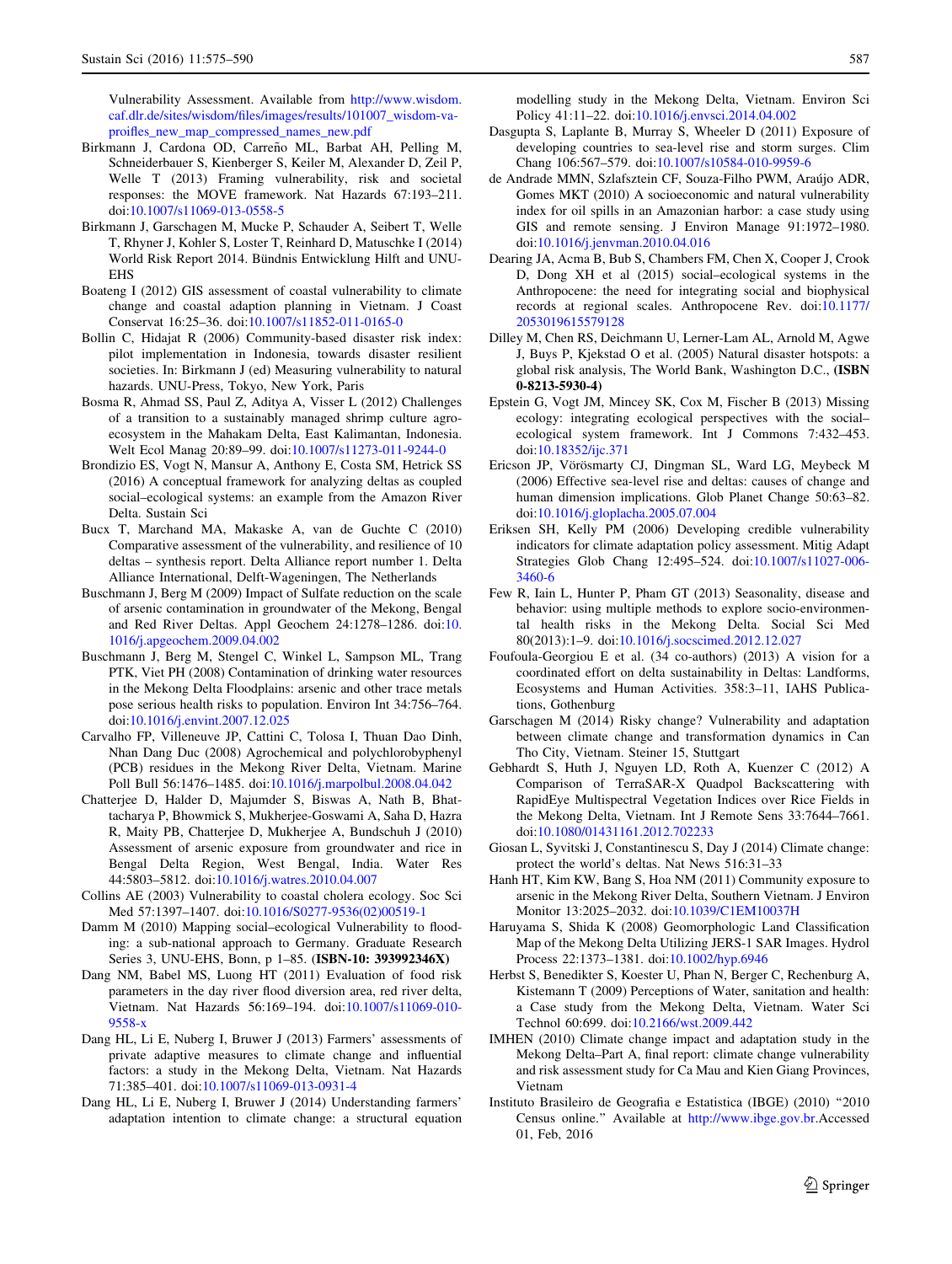- <span id="page-13-0"></span>IPCC (2012) Managing the risks of extreme events and disasters to advance climate change adaptation. In: Field CB, V Barros, TF Stocker, D Qin, DJ Dokken, KL Ebi, MD Mastrandrea, KJ Mach, G-K. Plattner, SK Allen, M Tignor, and PM Midgley (eds) a special report of working Groups I and II of the Intergovernmental Panel on Climate Change, Cambridge University Press, Cambridge, UK, and New York, p 582
- IPCC (2014) Climate Change 2014: Impacts, Adaptation, and Vulnerability. Part A: Global and Sectoral Aspects. In: Field CB, VR Barros, DJ Dokken, KJ Mach, MD Mastrandrea, TE Bilir, M Chatterjee, KL Ebi, YO Estrada, RC Genova, B Girma, ES Kissel, AN Levy, S MacCracken, PR Mastrandrea, and LL White (eds) Contribution of Working Group II to the Fifth Assessment Report of the Intergovernmental Panel on Climate Change , Cambridge University, Cambridge and New York, p 1132
- Islam MA, Sakakibara H, Karim MR, Sekine M (2011) Evaluation of risk communication for rural water supply management: a case study of a coastal area of Bangladesh. J Risk Res 14:1237–1262. doi[:10.1080/13669877.2011.574315](http://dx.doi.org/10.1080/13669877.2011.574315)
- Islam MN, Malak MA, Islam MN (2013) Community-based disaster risk and vulnerability models of a coastal municipality in Bangladesh. Nat Hazards 69:2083–2103. doi:[10.1007/s11069-](http://dx.doi.org/10.1007/s11069-013-0796-6) [013-0796-6](http://dx.doi.org/10.1007/s11069-013-0796-6)
- Islam MM, Sallu S, Hubacek K, Paavola J (2014a) Limits and barriers to adaptation to climate variability and change in Bangladeshi coastal fishing communities. Mar Policy 43:208–216. doi:[10.](http://dx.doi.org/10.1016/j.marpol.2013.06.007) [1016/j.marpol.2013.06.007](http://dx.doi.org/10.1016/j.marpol.2013.06.007)
- Islam MM, Sallu S, Hubacek K, Paavola J (2014b) Vulnerability of fishery-based livelihoods to the impacts of climate variability and change: insights from coastal Bangladesh. Reg Environ Change 14:281–294. doi[:10.1007/s10113-013-0487-6](http://dx.doi.org/10.1007/s10113-013-0487-6)
- Jen E (2003) Stable or robust? What's the difference? Complexity 8:12–18. doi:[10.1002/cplx.10077](http://dx.doi.org/10.1002/cplx.10077)
- Kloos J, Asare-Kyei D, Pardoe J, Renaud FG (2015) Towards the development of an adapted multi-hazard risk assessment framework for the West Sudanian Savanna Zone. UNU-EHS Publication 11:4–26
- Kuenzer C, Renaud F (2012) Climate and environmental changes in river deltas globally: expected impacts, resilience, and adaptation. In: Renaud F, Kuenzer C (eds) The Mekong delta system: Interdisciplinary analyses of a river delta. Springer Environmental Science and Engineering, Dordrecht, pp 7–47
- Lara RJ, Neogi SB, Islam MS, Mahmud ZH, Yamasaki S, Nair GB (2009) Influence of catastrophic climatic events and human waste on Vibrio distribution in the Karnaphuli Estuary, Bangladesh. EcoHealth 6:279–286. doi[:10.1007/s10393-009-](http://dx.doi.org/10.1007/s10393-009-0257-6) [0257-6](http://dx.doi.org/10.1007/s10393-009-0257-6)
- MA Millennium Ecosystem Assessment (2005) Ecosystems and Human Well-being: Synthesis. Island Press, Washington, DC
- Mahmud T, Prowse M (2012) Corruption in cyclone preparedness and relief efforts in coastal Bangladesh: lessons for climate adaptation? Glob Environ Chang 22:933–943. doi:[10.1016/j.gloenvcha.](http://dx.doi.org/10.1016/j.gloenvcha.2012.07.003) [2012.07.003](http://dx.doi.org/10.1016/j.gloenvcha.2012.07.003)
- Mai CV, Stive MJF, Van Gelder PHAJM (2009) Coastal protection strategies for the Red River Delta. J Coast Res 251:105–116. doi[:10.2112/07-0888.1](http://dx.doi.org/10.2112/07-0888.1)
- Mallick B, Rahaman KR, Vogt J (2011) Coastal livelihood and physical infrastructure in Bangladesh after cyclone Aila. Mitig Adapt Strateg Glob Change 16:629–648. doi:[10.1007/s11027-](http://dx.doi.org/10.1007/s11027-011-9285-y) [011-9285-y](http://dx.doi.org/10.1007/s11027-011-9285-y)
- Mansur AV, Brondizio ES, Roy S, Hetrick S, Vogt N, Newton A (2016) An assessment of urban vulnerability in the Amazon Delta and Estuary: a multi-criterion index of flood exposure, socio-economic conditions and infrastructure. Sust Sci. doi:[10.](http://dx.doi.org/10.1007/s11625-016-0355-7) [1007/s11625-016-0355-7](http://dx.doi.org/10.1007/s11625-016-0355-7)
- Meier KJ (2009) Policy theory, policy theory everywhere: ravings of a deranged policy scholar. Policy Stud J 37:5–11. doi:[10.1111/j.](http://dx.doi.org/10.1111/j.1541-0072.2008.00291.x) [1541-0072.2008.00291.x](http://dx.doi.org/10.1111/j.1541-0072.2008.00291.x)
- Mele PV, Cuc NTT, Vanhuis A (2012) Direct and Indirect Influences of the Weaver Ant Oecophylla Smaragdina on Citrus Farmers' Pest Perceptions and Management Practices in the Mekong Delta, Vietnam. Int J Pest Manage 48:225–232. doi[:10.1080/](http://dx.doi.org/10.1080/09670870110118713) [09670870110118713](http://dx.doi.org/10.1080/09670870110118713)
- Minh NH, Minh TB, Kajiwara N, Kunisue T, Iwata H, Viet PH, Tu NPC, Tuyen BC, Tanabe S (2007) Pollution sources and occurrences of selected persistent organic pollutants (POPs) in sediments of the Mekong River delta, South Vietnam. Chemosphere 67:1794–1801. doi[:10.1016/j.chemosphere.2006.05.144](http://dx.doi.org/10.1016/j.chemosphere.2006.05.144)
- Moglia M, Neumann LE, Alexander KS, Nguyen MN, Sharma AK, Cook S, Trung NH, Tuan DDA (2012) Application of the Water Needs Index: Can Tho City, Mekong Delta, Vietnam. J Hydrol 468–469:203–212. doi:[10.1016/j.jhydrol.2012.08.036](http://dx.doi.org/10.1016/j.jhydrol.2012.08.036)
- Mondal M, Wasimi S (2007) Evaluation of Risk-Related Performance in Water Management for the Ganges Delta of Bangladesh. J Water Resour Plann Manage 133:179–187. doi[:10.1061/](http://dx.doi.org/10.1061/(ASCE)0733-9496(2007)133:2(179)) [\(ASCE\)0733-9496\(2007\)133:2\(179\)](http://dx.doi.org/10.1061/(ASCE)0733-9496(2007)133:2(179))
- Mousavi ME, Irish JL, Frey AE, Oliveira F, Edge BL (2011) Global warming and hurricanes: the potential impact of hurricane intensification and sea level rise on coastal flooding. Clim Chang 104:575–597. doi[:10.1007/s10584-009-9790-0](http://dx.doi.org/10.1007/s10584-009-9790-0)
- Nguyen TTH, De Bie CAJM, Ali A, Smaling EMA, Chu TH (2012) Mapping the irrigated rice cropping patterns of the Mekong delta, Vietnam, through hyper-temporal SPOT NDVI image analysis. Int J Remote Sens 33:415–434. doi[:10.1080/01431161.](http://dx.doi.org/10.1080/01431161.2010.532826) [2010.532826](http://dx.doi.org/10.1080/01431161.2010.532826)
- Nicholls RJ, Wong PP, Burkett V, Woodroffe CD, Hay J (2008) Climate change and coastal vulnerability assessment: scenarios for integrated assessment. Sustain Sci 3:89–102. doi[:10.1007/](http://dx.doi.org/10.1007/s11625-008-0050-4) [s11625-008-0050-4](http://dx.doi.org/10.1007/s11625-008-0050-4)
- Noble IR, S Huq, YA Anokhin, J Carmin, D Goudou, FP Lansigan, B Osman-Elasha, A Villamizar (2014) Adaptation needs and options. In: Climate Change 2014: Impacts, Adaptation, and Vulnerability. Part A: Global and Sectoral Aspects. In: Field CB, VR Barros, DJ Dokken, KJ Mach, MD Mastrandrea, TE Bilir, M Chatterjee, KL Ebi, YO Estrada, RC Genova, B Girma, ES Kissel, AN Levy, S MacCracken, PR Mastrandrea, and LL White (eds). Contribution of Working Group II to the Fifth Assessment Report of the Intergovernmental Panel on Climate Change Cambridge University, Cambridge, United Kingdom and New York, p. 833–868
- Oliveira SMO, Pereira LCC, Vila-Concejo A, Gorayeb A, de Sousa RC, Souza-Filho PWM, Costa RM (2011) Natural and anthropogenic impacts on a macrotidal sandy beach of the Brazilian Amazon (Ajuruteua, Para): guidelines for coastal management. J Coast Res SI 64:1385–1389
- Palamenghi L, Schwenk T, Spiess V, Kudrass HR (2011) Seismostratigraphic analysis with centennial to decadal time resolution of the sediment sink in the Ganges-Brahmaputra subaqueous delta. Cont Shelf Res 31:712–730. doi:[10.1016/j.](http://dx.doi.org/10.1016/j.csr.2011.01.008) [csr.2011.01.008](http://dx.doi.org/10.1016/j.csr.2011.01.008)
- Parvin GA, Shaw R (2013) Microfinance Institutions and a coastal community's disaster risk reduction, response, and recovery process: a Case Study of Hatiya, Bangladesh. Disasters 37:165–184. doi:[10.1111/j.1467-7717.2012.01292.x](http://dx.doi.org/10.1111/j.1467-7717.2012.01292.x)
- Paul SK, Paul BK, Routray JK (2012) Post-Cyclone Sidr nutritional status of women and children in coastal Bangladesh: an empirical study. Nat Hazards 64:19–36. doi[:10.1007/s11069-](http://dx.doi.org/10.1007/s11069-012-0223-4) [012-0223-4](http://dx.doi.org/10.1007/s11069-012-0223-4)
- Peduzzi P, Dao H, Herold C, Mouton F (2009) Assessing global exposure and vulnerability towards natural hazards: the disaster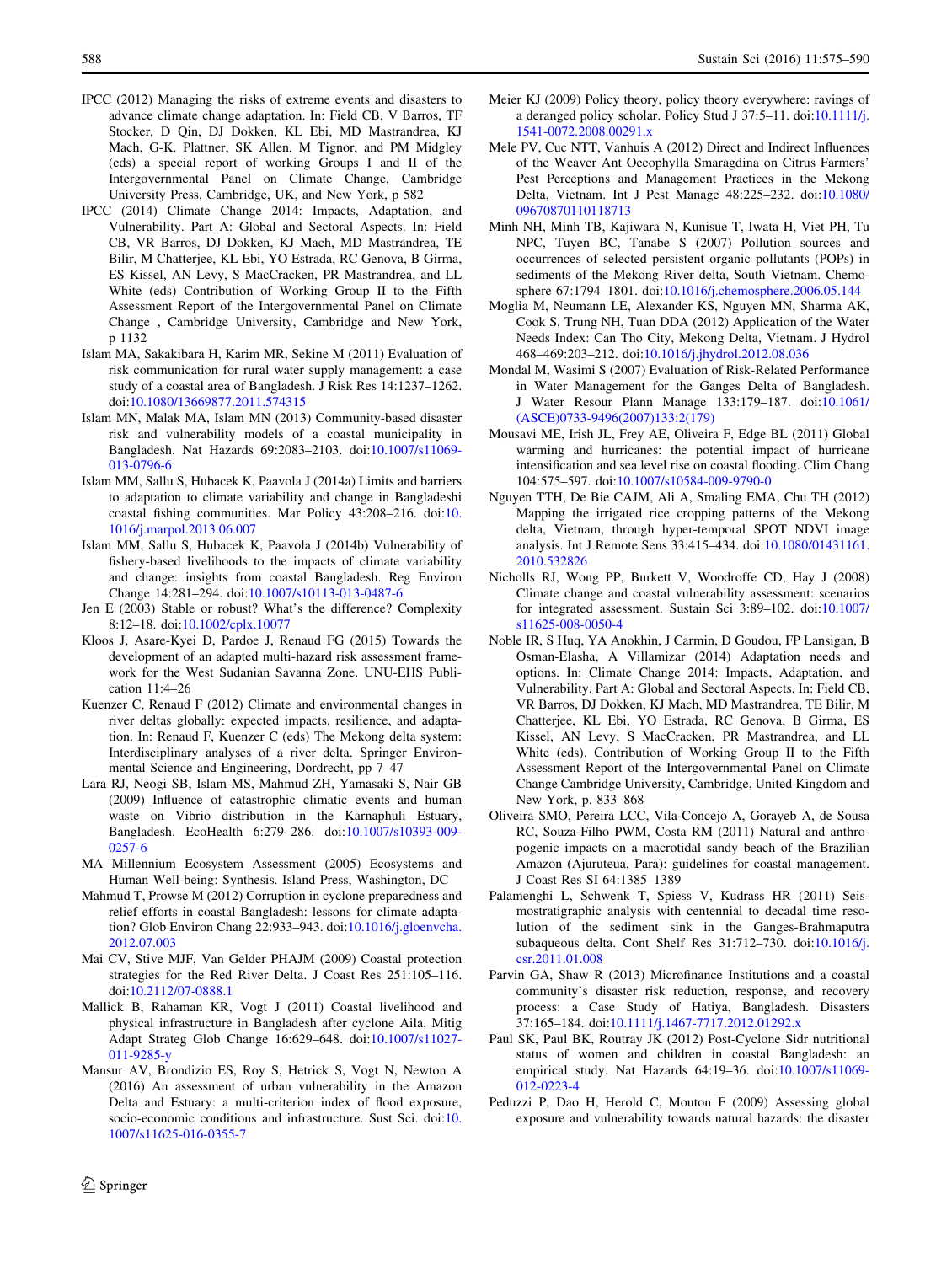<span id="page-14-0"></span>risk index. Nat Hazard Earth Sys 9:1149–1159. doi[:10.5194/](http://dx.doi.org/10.5194/nhess-9-1149-2009) [nhess-9-1149-2009](http://dx.doi.org/10.5194/nhess-9-1149-2009)

- Pham LH, Au TB, Bliyzzard L, Truong NB, Schmidt MD, Granger RH, Dwyer T (2009) Prevalence of risk factors for noncommunicable diseases in the Mekong Delta, Vietnam: results from a STEPS survey. BMC Public Health 9:291. doi[:10.1186/](http://dx.doi.org/10.1186/1471-2458-9-291) [1471-2458-9-291](http://dx.doi.org/10.1186/1471-2458-9-291)
- Pruszak Z, Szmytkiwicz M, Hung NM, Van Ninh P (2002) Coastal processes in the Red River Delta Area, Vietnam. Coast Eng 44:97–126. doi[:10.1142/S0578563402000469](http://dx.doi.org/10.1142/S0578563402000469)
- Rasheed S, Jahan S, Sharmin T, Hoque S, Khanam MS, Land MA, Iqbal M, Hanifi SMA, Khatun F, Siddique AK, Bhuiya A (2014) How much salt do adults consume in climate vulnerable coastal Bangladesh? BMC Public Health 14:584. doi[:10.1186/1471-](http://dx.doi.org/10.1186/1471-2458-14-584) [2458-14-584](http://dx.doi.org/10.1186/1471-2458-14-584)
- Renaud FG, Syvitski JPM, Sebesvari Z, Werners SE, Kremer H, Kuenzer C, Ramesh R, Jeuken A, Friedrich J (2013) Tipping from the Holocene to the Anthropocene: how threatened are major world deltas? Curr Opin Environ Sustain 5:644–654. doi[:10.1016/j.cosust.2013.11.007](http://dx.doi.org/10.1016/j.cosust.2013.11.007)
- Renn O (2008) Risk Governance. Coping with Uncertainty in a Complex World. London. Earthscan. (ISBN-10: 1844072924)
- Royal HaskoningDHV, WUR, Deltares, and Rebel (2013) Mekong Delta Plan–Long-term vision and strategy for a safe, prosperous and sustainable delta. Prepared under the Strategic Partnership Arrangement on Climate Change Adaptation and Water Management between the Netherlands and Vietnam. Hanoi and Amersfoort
- Saroar MM, Routray JK (2011) Impacts of climatic disasters in coastal Bangladesh: why does private adaptive capacity differ? Reg Environ Change 12:169–190. doi[:10.1007/s10113-011-](http://dx.doi.org/10.1007/s10113-011-0247-4) [0247-4](http://dx.doi.org/10.1007/s10113-011-0247-4)
- Sarwar SGM, Woodroffe CD (2013) Rates of shoreline change along the coast of Bangladesh. J Coast Conservat 17:515–526. doi:[10.](http://dx.doi.org/10.1007/s11852-013-0251-6) [1007/s11852-013-0251-6](http://dx.doi.org/10.1007/s11852-013-0251-6)
- Sebesvari Z, Huong Thi Thu L, Pham Van T, Arnold U, Renaud FG (2012) Agriculture and water quality in the Vietnamese Mekong Delta'' In: Renaud, FG and Kuenzer, C (eds) The Mekong Delta system. Interdisciplinary analyses of a river delta, Springer Netherlands, p 331–361. doi:[10.1007/978-94-007-3962-8\\_13](http://dx.doi.org/10.1007/978-94-007-3962-8_13)
- Shearman P, Bryan J, Walsh JP (2013) Trends in deltaic change over three decades in the Asia-Pacific region. J Coastal Res 290:1169–1183. doi[:10.2112/JCOASTRES-D-12-00120.1](http://dx.doi.org/10.2112/JCOASTRES-D-12-00120.1)
- Singh O (2002) Predictability of sea level in the Meghna estuary of Bangladesh. Glob Planet Change 32:245–251. doi[:10.1016/](http://dx.doi.org/10.1016/S0921-8181(01)00152-7) [S0921-8181\(01\)00152-7](http://dx.doi.org/10.1016/S0921-8181(01)00152-7)
- Swapan MSH, Gavin M (2011) A desert in the delta: participatory assessment of changing livelihoods induced by commercial shrimp farming in Southwest Bangladesh. Ocean Coast Manage 54:45–54. doi[:10.1016/j.ocecoaman.2010.10.011](http://dx.doi.org/10.1016/j.ocecoaman.2010.10.011)
- Syvitski JPM (2008) Deltas at risk. Sustain Sci 3:23–32. doi[:10.1007/](http://dx.doi.org/10.1007/s11625-008-0043-3) [s11625-008-0043-3](http://dx.doi.org/10.1007/s11625-008-0043-3)
- Syvitski JPM, Kettner AJ, Overeem I, Hutton EWH, Hannon MT, Brakenridge GR, Day J, Vörösmarty C, Saito Y, Giosan L, Nicholls RJ (2009) Sinking deltas due to human activities. Nat Geosci 2:681–686. doi:[10.1038/NGEO629](http://dx.doi.org/10.1038/NGEO629)
- Szabo S (2015) Urbanisation and food insecurity: the role of human development in a post-Malthusian framework. Oxf Dev Stud. doi[:10.1080/13600818.2015.1067292](http://dx.doi.org/10.1080/13600818.2015.1067292)
- Szabo S, Renaud F, Hossain MS, Sebesvari Z, Matthews Z, Foufoula-Georgiou E, Nicholls RJ (2015a) New opportunities for tropical delta regions offered by the proposed sustainable development goals. Environ Sci Policy for Sust Dev 57:4. doi[:10.1080/](http://dx.doi.org/10.1080/00139157.2015.1048142) [00139157.2015.1048142](http://dx.doi.org/10.1080/00139157.2015.1048142)
- Szabo S, Hajra R, Baschieri A, Matthews Z (2015b) ''Inequalities in human well-being in the urban Ganges-Brahmaputra Delta:

implications for sustainable development''. CPC Working Paper 67, University of Southampton. Available: [http://www.cpc.ac.](http://www.cpc.ac.uk/publications/cpc_working_papers.php) [uk/publications/cpc\\_working\\_papers.php](http://www.cpc.ac.uk/publications/cpc_working_papers.php)

- Tessler ZD, Vörösmarty CJ, Grossberg M, Gladkova I, Aizenman H, Syvitski JPM, Foufoula-Georgiou R (2015) profiling risk and sustainability in coastal deltas of the World. Science 349(6248):638–643. doi:[10.1126/science.aab3574](http://dx.doi.org/10.1126/science.aab3574)
- Tin HQ, Berg T, Bjørnstad  $\AA$  (2001) Diversity and adaptation in rice varieties under static (ex situ) and dynamic (in situ) management. Euphytica 122:491–502. doi[:10.1023/A:1017544406975](http://dx.doi.org/10.1023/A:1017544406975)
- Torresan S, Critto A, Valle MD, Harvey N, Marcomini A (2008) Assessing coastal vulnerability to climate change: comparing segmentation at global and regional scales. Sustain Sci 3:45–65. doi[:10.1007/s11625-008-0045-1](http://dx.doi.org/10.1007/s11625-008-0045-1)
- Torresan S, Critto A, Rizzi J, Marcomini A (2012) Assessment of coastal vulnerability to climate change hazards at the regional scale: the case study of the North Adriatic Sea. Natural Hazards and Earth System Science 12:2347–2368. doi[:10.5194/nhess-12-](http://dx.doi.org/10.5194/nhess-12-2347-2012) [2347-2012](http://dx.doi.org/10.5194/nhess-12-2347-2012)
- Trinh LT, Vu GNH, Van Der Steen P, Lens PNL (2012) Climate change adaptation indicators to assess wastewater management and reuse options in the Mekong Delta, Vietnam. Water Resour Manage 27:1175–1191. doi[:10.1007/s11269-012-0227-6](http://dx.doi.org/10.1007/s11269-012-0227-6)
- Tu NPC, Ha NN, Agusa T, Ikemoto T, Tuyen BC, Tanabe S, Takeuchi I (2011) Trace elements in Anadara spp. (Mollusca: Bivalva) collected along the coast of Vietnam, with emphasis on regional differences and human health risk assessment. Fish Sci 77:1033–1043. doi[:10.1007/s12562-011-0410-3](http://dx.doi.org/10.1007/s12562-011-0410-3)
- Turner BL II, Kasperson RE, Matson PA, McCarthy JJ, Corell RW, Christensen L, Eckley N, Kasperson JX, Luers A, Martello ML, Polsky C, Pulsipher A, Schiller A (2003) A framework for vulnerability analysis in sustainability science. Proc Natl Acad Sci USA 100:8074–8079. doi:[10.1073/pnas.1231335100](http://dx.doi.org/10.1073/pnas.1231335100)
- Ullmann T, Schmitt A, Roth A, Duffe J, Dech S, Hubberten H-W, Baumhauer R (2014) Land Cover Characterization and Classification of Arctic Tundra Environments by Means of Polarized Synthetic Aperture X- and C-Band Radar (PolSAR) and Landsat 8 Multispectral Imagery–Richards Island, Canada. Remote Sens 6:8565–8593. doi[:10.3390/rs6098565](http://dx.doi.org/10.3390/rs6098565)
- UN (United Nations) (2009) Global Assessment Report on Disaster Risk Reduction. Risk and poverty in a changing climate United Nations, Geneva
- UN (United Nations) (2011) Global Assessment Report on Disaster Risk Reduction. Revealing risk, redefining development United Nations, Geneva
- UN (United Nations) (2013) Global Assessment Report on Disaster Risk Reduction 2013. From Shared Risk to Shared Value: the Business Case for Disaster Risk Reduction. United Nations, Geneva
- UN (United Nations) (2015a) Sendai Framework for Disaster Risk Reduction 2015–2030 (GA A/RES/69/283)
- UN (United Nations) (2015b) Transforming our world: the 2030 Agenda for Sustainable Development. (GA A/RES/70/1)
- UN (United Nations) (2015c), Adoption of the Paris Agreement (1/ CP.21)
- UNDP, BCPR A Global Report (2004) Reducing Disaster Risk, A Challenge for Development, United Nations Development Programme. Bureau for Crisis Prevention and Recovery, New York
- Van CTB, Thuy NTT, San NH, Hien TT, Baranton G, Perolat P (1998) Human leptospirosis in the Mekong delta, Viet Nam. Trans Roy Soc Trop Med Hyg 92:625–628. doi:[10.1016/S0035-](http://dx.doi.org/10.1016/S0035-9203(98)90787-8) [9203\(98\)90787-8](http://dx.doi.org/10.1016/S0035-9203(98)90787-8)
- Vermaat JE, Eleveld MA (2012) Divergent options to cope with vulnerability in subsiding deltas. Clim Chang 117:31–39. doi:[10.](http://dx.doi.org/10.1007/s10584-012-0532-3) [1007/s10584-012-0532-3](http://dx.doi.org/10.1007/s10584-012-0532-3)